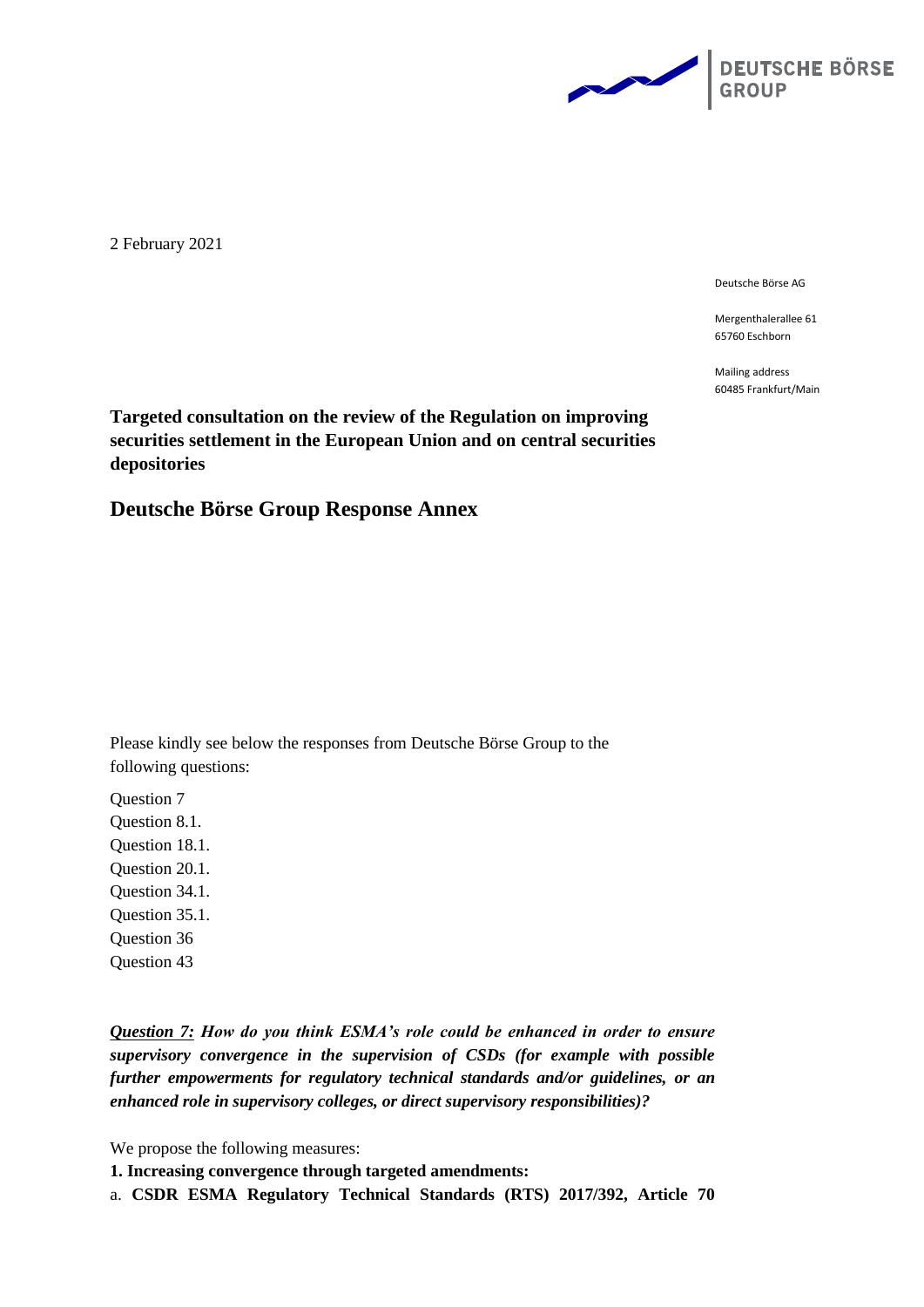describes the operational risk-management system and framework that a CSD needs to have in place. Paragraphs 3 and 6 describe the operational reliability objectives that a CSD needs to define, document and report on. European CSD Association Members appreciate that the Eurosystem has provided its interpretation on (1) what constitutes the criteria to determine the operational reliability of a CSD and (2) how such needs are to be presented to the Participants. We can observe, however, that the Eurosystem interpretation does not seem to be applied evenly and thus gives rise to an unequal level playing field between CSDs.

b. **CSDR ESMA RTS 2017/392, Article 55**, Position Records: There is a need to clarify or amend this article, further to a Target2-Securities (T2S) incident at the end of May 2020. This incident led to incorrect and even negative balances for some securities. It triggered the need for CSDs to decide whether or not to suspend settlement on impacted securities. In our view, suspension of settlement by some CSDs aggravated the situation and hence should be explicitly avoided for this type of incidents.

c. **Legal Entity Identification (LEI):** CSDs need to receive a valid LEI from the issuer before being able to process its issuance. It could be made clearer however, that CSDs have no responsibility when it comes to the issuer renewing its LEI (i.e. same obligation as trading venues) and cannot lead to removal of securities from the Securities Settlement Systems (SSS) (although the issuer will not be allowed to issue new securities without a valid LEI).

d. **Settlement Discipline Regime (penalties):** unless ESMA would be empowered to provide a central single database allowing all stakeholders to derive all necessary information from one official source, it would be helpful to have a formal statement from ESMA on the usage of the ESMA databases to determine which securities are in the scope of the penalties. The current assumption, on which basis all CSDs are proceeding, is that the scope relates to 'All International Securities Identification Numbers (ISINs) included in Financial Instruments Reference Data System (FIRDS) database (Markets in Financial Instruments Directive or MiFID, scope) (minus) All ISINs included in Security Sector Reform (SSR) (Short Selling database)'. While this assumption has never been officially approved by ESMA (no Q&A), it follows ESMA guidance that we received during bilateral discussions.

e. To **add the possibility of cash collateral in the list of High-Quality Liquid Assets**: Although cash is de facto accepted as collateral today, this type of asset is not specifically mentioned in the legal text. For legal certainty reasons and to avoid undue debate, this omission should be corrected.

**2. We see benefit in clarifying the interaction between CSDR and other financial legislation / global standards that impacts—directly or indirectly–the CSD and its regulatory regime.**

a. **Regarding Committee on Payments and Market Infrastructures-International Organization of Securities Commissions (CPMI-IOSCO):** Apart from obtaining and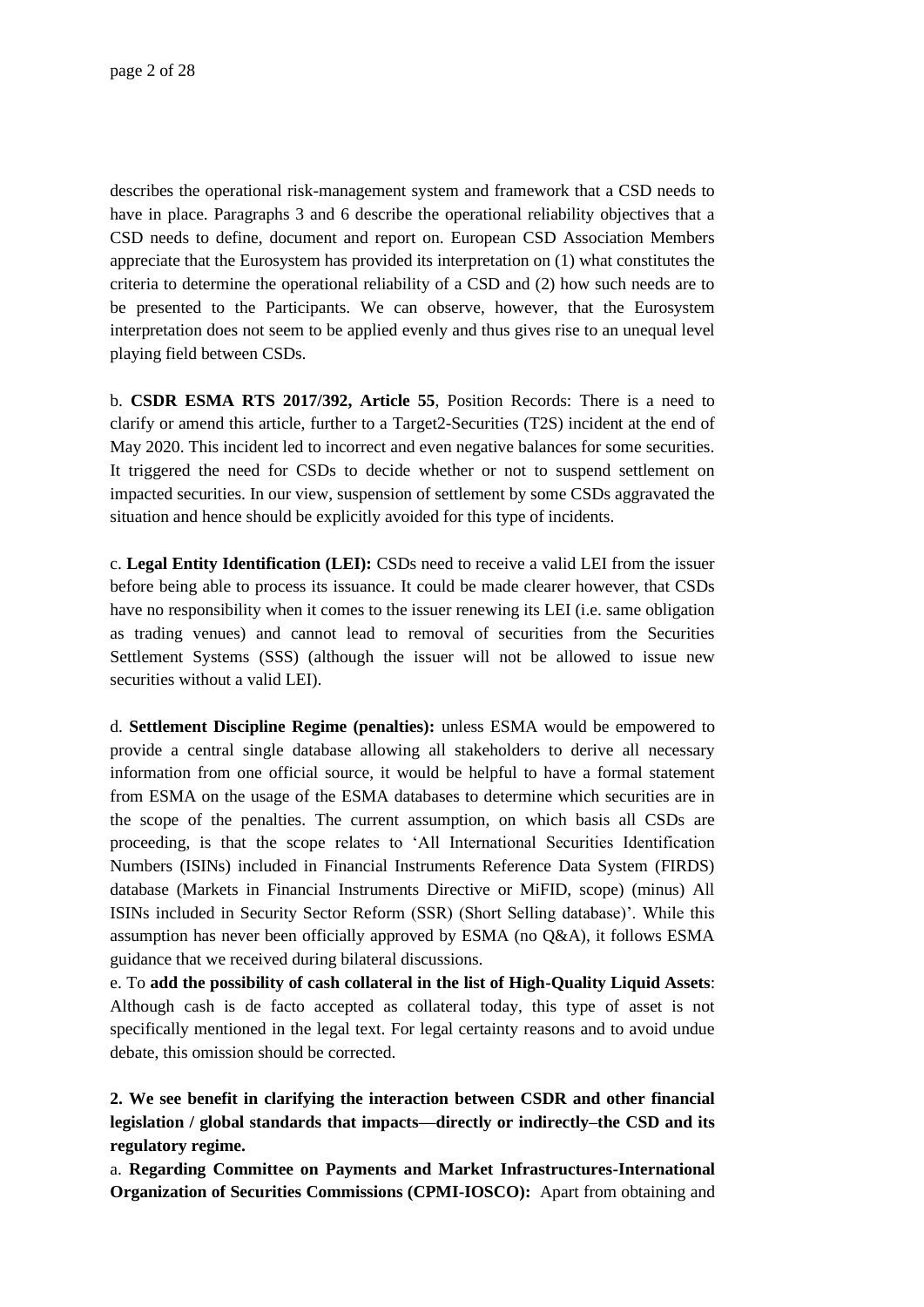maintaining its CSD licence, a CSD will typically be requested by authorities to demonstrate compliance with the CPMI-IOSCO principles. The CSDR however, already reflects and integrates those principles. In the report on the implementation of CPMI-IOSCO Principles (p.24), the CSDR is mentioned as a way of implementing the Principles with regard to EU CSDs by the European Union. There should be clarity that there is no further need to additionally comply with CPMI-IOSCO Principles, as soon as the CSD obtains a licence under CSDR. EU should reach some type of arrangements at the level of CPMI IOSCO that other countries recognise CSDR as the EU equivalent of CPMI-IOSCO standards. This will avoid CSDs having to duplicate the demonstration of compliance with Principles for Financial Market Infrastructures (PFMI) to various authorities, as it should be sufficient to demonstrate compliance with CSDR (once).

b. **Regarding Markets in Financial Instruments Package (- MiFID/** Markets in Financial Instruments Regulation, MiFIR**):** The application of MiFID to CSDs is organised in CSDR. While MiFID generally excludes CSDs from its scope, Article 73 CSDR does foresee some circumstances where MiFID can apply and, in that case, only disapplies a very limited number of articles in MiFID for CSDs. Issues arise when compliance is required under MiFID for elements that are also governed by CSDR and for which there is inconsistency between the requirements of MiFID against those of CSDR. Areas linked to, for example, management of conflict of interest or recordkeeping, are meant to be governed by CSDR and hence requirements under MiFID should not be imposed on CSDs. A better mapping between the two texts should be performed to identify and address all overlaps posed by MiFID II (Directive 2014/65/EU).

c. **Regarding Payments Services Directive II (PSD II):** Some of the services that nonbanking CSDs wish to develop in order to service small issuers would fall in the remits of the banking-ancillary services. Such service development should however not be perceived as falling in scope of PSD II payment services, when these are strictly pursued as intended under CSDR, i.e. to support the processing of corporate actions, including tax, general meetings and information services. PSD II explicitly excludes payment transactions carried out within a settlement system and, hence, should not be deemed relevant for authorities when assessing a new service provision by a CSD.

d. **Regarding Capital Requirements Directive Package (Capital Requirements Regulation, CRR) and (Capital Requirements Directive, CRD):** In order to avoid undue discussion with NCAs and for the benefit of consistency in EU legislation, we believe further clarity could be shed on the interaction between CRR/CRD and CSDR which is particularly important for CSD groups which include one or more entities with a banking license. We would suggest:

1. An explicit acknowledgement of the co-existence of the CRD with CSDR. If there is a banking licensed CSD in a group of CSDs, CRD will inherently affect the non-banking licensed CSDs due to the application of CRD requirements at consolidated level through the holding company (for example a group approach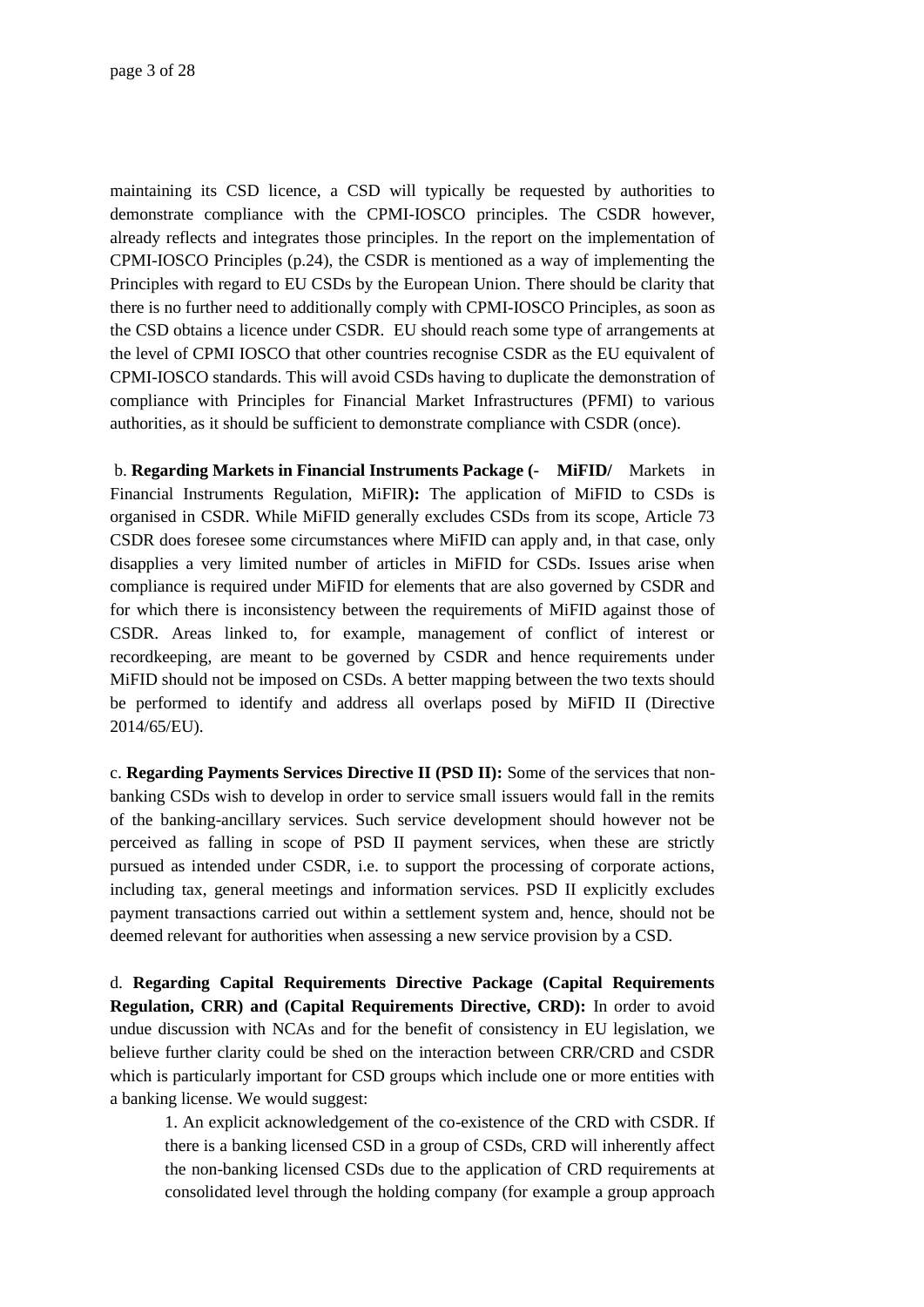for Risk Management and Audit). Meaning, the recognition (as in article 49 of CSDR ESMA RTS 2017/392) that some key functions of a CSD (group functions or shared services) can be exercised at group level and that this should not lead to additional supervisory requirements at CSD level and the supervision of group functions should be much better organised at EU level with proper coordination among authorities and recognition of supervisory responsibilities of other EU authorities. A similar approach exists already in post-trade legislation, i.e. delineating the extent to which banking legislation is relevant to stock exchanges and central clearing counterparties (CCPs). MiFID II has for example, explained in great detail how it applies to credit institutions with a banking license under CRD that perform investment services and activities for purposes of MiFID II. As such, there would be more legal clarity and consistency if we were to have such clarifications in the context of CSDR too.

2. The other way around, we also think that requirements under CRD to banking groups that include CSDs should consider the specific EU supervisory regime for CSDs. On topics covered by both CRD and CSDR (e.g. outsourcing requirements), it should be sufficient for the parent company to ensure that CSDs in a banking group comply with CSDR without having regard to, for example, EBA Guidelines on outsourcing for those CSDs. As a result, for nonbanking CSDs in a banking group, the requirements in CSDR should prevail over the (indirect) ones in banking legislation when the CSD and its services are the area of concern. Especially on topics where requirements in banking legislation go beyond what has been decided as appropriate under CSDR (for example capital requirements, recovery and resolution). Particularly additional requirements arising from the application of the national transposition of the Bank Resolution and Recovery Directive (BRRD) on CSD authorised to provide banking type ancillary services in accordance with Article 54 CSDR contradict the dedicated requirements on winding down capital as specified by CSDR.

3. Finally, a better alignment between CSDR and CRD could allow for the creation of synergies at group level. It could, for example, allow a group of CSDs to leverage its structure to manage liquid assets as capital buffer for all CSDs in a pooled way, i.e. in a mutualized fund structure, while still assuring the autonomy of each CSD in managing its capital and with careful consideration to maintain the right balance between cash versus liquid assets. The investment in liquid assets warrants the appointment of an external asset manager, which is not viable for a small CSD on a stand-alone basis. Such group set-up in our view does not conflict with CSDR. From a risk point of view, such set-up is preferred to one where CSDs use cash deposits in universal banks which could create undue risk.

For those CSDs that are part of a group in which there is a banking-licenced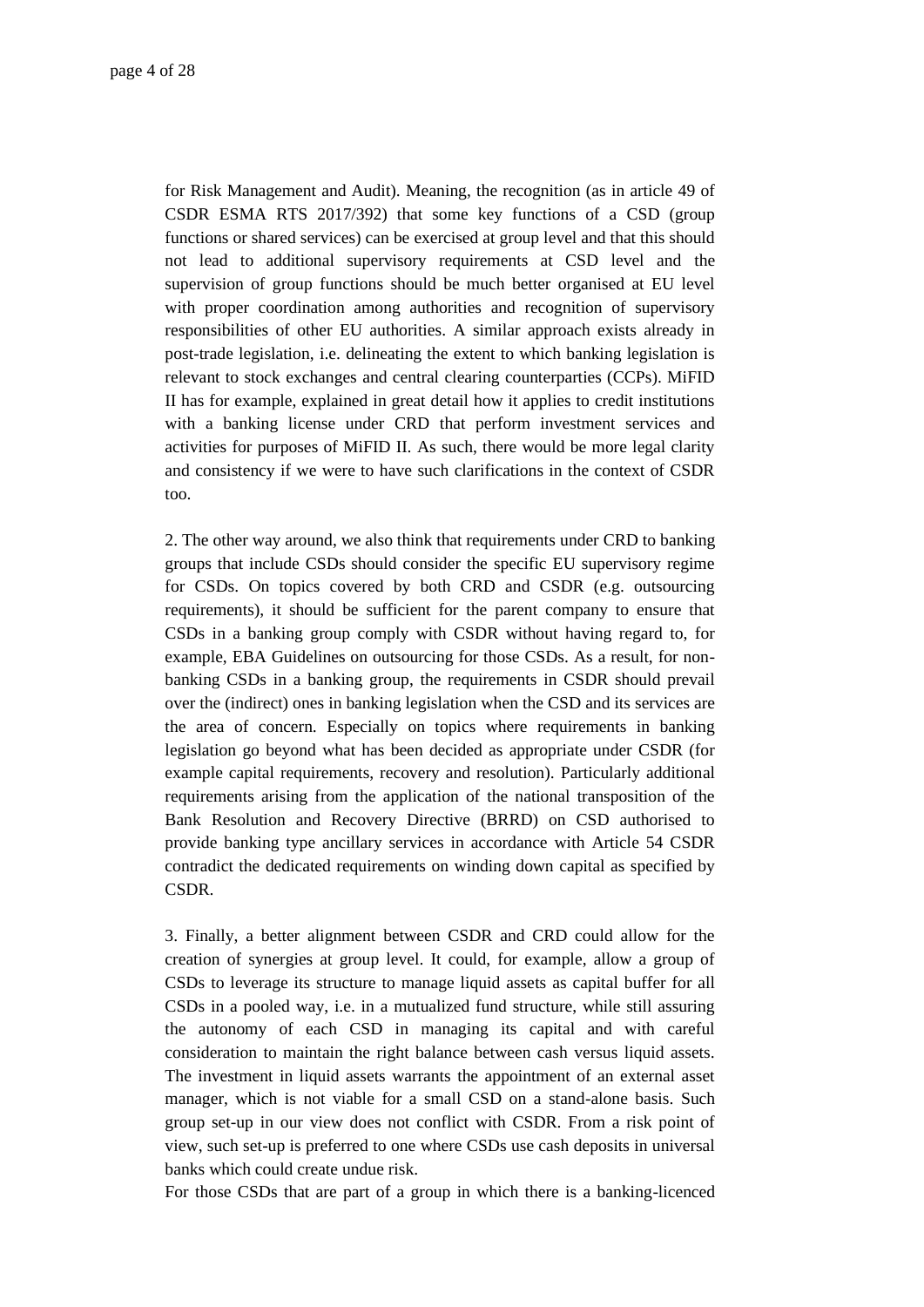entity, their ability to organise themselves as a group with both 'group' functions and 'shared' functions (as expressly foreseen in article 49 of CSDR ESMA RTS 2017/392) should be facilitated. Such organisation should not lead to additional supervisory requirements at the level of each individual CSD, nor to the duplication of functions. We suggest that the supervision of group functions at EU level is improved with proper coordination between authorities and recognition of supervisory responsibilities of other EU authorities.

e. **Regarding the Bank Recovery and Resolution Directive (BRRD):** In order to avoid undue discussion with NCAs and to the benefit also of consistency in EU legislation, we believe further clarity could be shed on the interaction between BRRD (requiring a recovery plan) and CSDR (requiring a wind-down plan), particularly important for CSD groups that include one or more entities with a banking license. We note that a similar approach exists for CCPs that are governed by European Market Infrastructure Regulation (EMIR): as an exception, BRRD contains a specific regime of resolution for CCPs having a credit institution authorisation. While CSDs without a banking license should be subject to CSDR requirements only, considering that CSDR includes a specific CSD regime on such matter.

# *Question 8.1: Please explain your answer to Question 8, providing where possible quantitative evidence and/or concrete examples.*

*Please indicate where possible the impact of CSDR on: (a) the number of CSDs active in the market; (b) the quality of the services provided; (c) the cost of the services provided.*

EU CSDs are able today, within the framework of CSDR, to effectively allow issuers to reach out to investors based in different markets (both in Europe and beyond, and in Commercial and Central Bank Money). To illustrate this, according to our experience, different institutions use different issuance mechanisms to fit their needs, benefitting from a competitive offering. Across Clearstream entities alone, we have

- The European Investment Bank (EIB) currently using different issuance mechanisms.
	- o International CSD (ICSD) for International Bonds,
	- o US service provider for Global bonds
	- o Domestic CSDs if a specific investor base is targeted.
	- o Under main programme Euro Area Reference Note (EARN), issuance largely goes via ICSD

The European Stability Mechanism (ESM) issuing today all its EUR denominated debt through a Deutsche Boerse Group CSD - Clearstream Banking  $AG.$ 

The European Commission SURE Program, which goes through the ICSD Model is benefitting from remarkable success.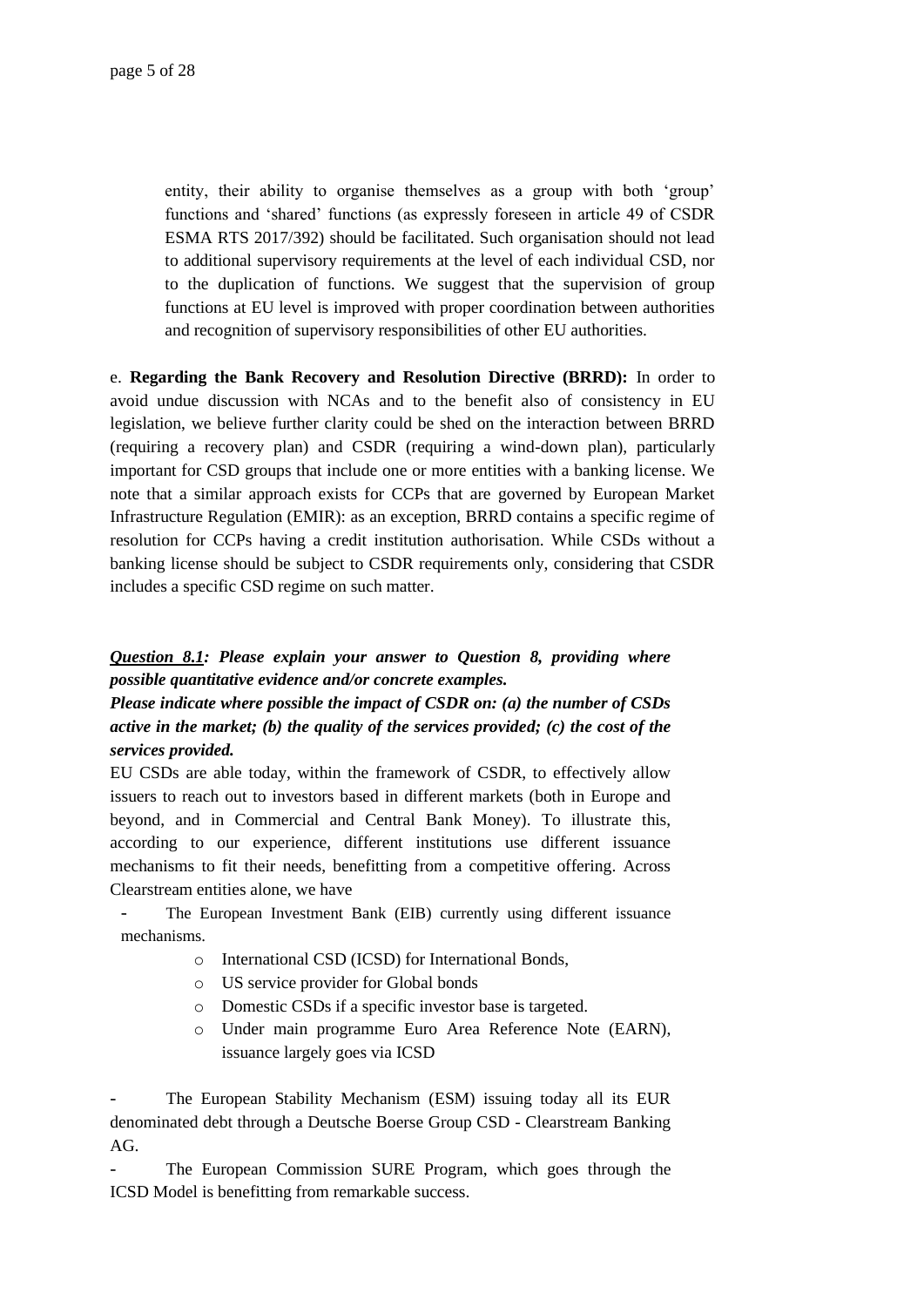- Today one large US dealer uses a Deutsche Boerse Group CSD - Clearstream Banking AG. to passport issuance into France and a French Bank uses a Deutsche Boerse Group CSD - Clearstream Banking AG to issue securities for sale into Spain

Within in the context of CSDR, the T2S platform set ambitious goals in terms of enabling greater competition between European CSDs / issuing venues. Results so far have been mixed. T2S has delivered greater harmonisation across many areas and this has created a more competitive landscape for European issuing venues. Additional CSDs have emerged, like e.g. ID2S, based on innovative blockchain technology and several initiatives by various market participants have been set up. At the same time, work remains to be done to create a truly open European market for securities issuance.

The EU attractiveness against international issuance locations depends on addressing the inefficiencies; this must be the driver for any future legislative initiatives framing Financial Market Infrastructures (FMIs), particularly from a technological dimension – ongoing and future market-lead initiatives in this regard could be blocked or jeopardised otherwise. We mustn't forget that CSDR has added significant cost for infrastructure suppliers.

As for possible solutions to contribute to a more efficient issuance market in the EU:

a. Issuer choice enhancement

CSDR has facilitated the free access to a chosen CSD by the issuers, improving securities settlement in the EU.

The Deutsche Boerse Group entities are ready to support the European market via its existing issuance mechanisms. The Deutsche Boerse Group offers multiple solutions to issuers. The ICSD model's flexibility plays an important role, particularly around the multiple currencies that are supported  $(>100$  currencies), and the flexible approach to acceptable governing laws (around 50 jurisdictions available). The CSD offers direct access Target 2 Securities with settlement at cost in central bank money. Given the multiple choices available, The Deutsche Boerse Group enables over 14,000 supranational, sovereign, and corporate issuers to reach investors across Europe and the world.

The CSDs of the Deutsche Boerse Group enable issuers and their agents to reach investors across several markets. The Deutsche Boerse Group has developed here a solution to act as a "European Issuer Portal", by using Clearstream as the gateway to T2S markets, issuers benefit from lower costs through the consolidation of issuance in a single place and an extended reach to international and domestic counterparties. The European Issuer Portal has been taken up (primarily in Structured Products) by French Issuers issuing via Clearstream Banking AG into Netherlands and Spain, by Dutch Issuers issuing via Clearstream Banking AG in Netherlands and by UK based Issuers centralising European Issuance in Clearstream Banking AG to passport products into France. The more CSDs available, the more choices the issuers have; they benefit also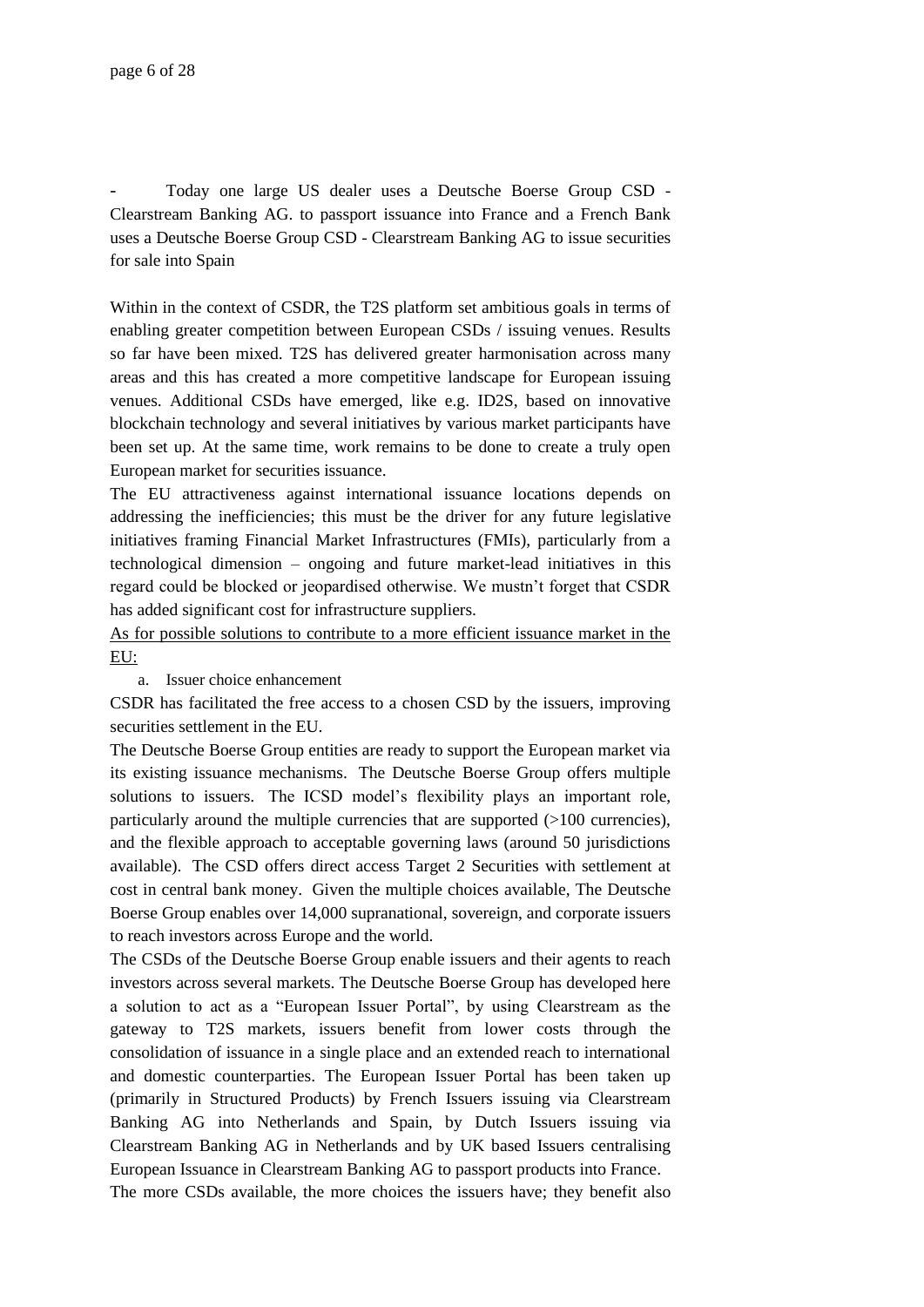from the freedom to choose the source of funding outside their domestic market in accordance with its own legal framework. However, the remaining harmonisation, Regulatory, Legal and Fiscal constraints must be lifted, to achieve tangible progress. Shortcomings still exist in the possibilities of competition between CSDs – we highlight here particularly the cross-border inefficiencies in the existing regime, as outlined in our response to Question 9.1.

Multiple Market initiatives move into the right direction to bring the issuance process forward. CSDR and T2S were meant milestones to support organising a level-playing field. However, the European Landscape is missing harmonization and standardization to bring the process forward. Definitions and requirements differ market by (European) market, depending on Governing Laws applied, supervising authorities, listing requirements, CSD / ICSD requirements, as well as operational complexities very often stemming from differences in Fiscal rules. Further complexity has been brought in, e.g. in actual application of CSDR Art

23, whereby multiple authorisations have to be sought from NCAs authorities before issuance in foreign governing law can be granted. Standardisation and harmonization is key to unlock the efficiency on a European level to issuers and all stakeholders of issuance processes.

The Deutsche Boerse Group will welcome here any effort in this regard to harmonize the standardization of definitions and requirements. In fact, Clearstream together with "Origin Markets" – a FinTech provider in the field of digital origination processes - actively works on a proposal for a common set of data point and definitions to act as a change agent in this important field.

b. Improving issuer services by CSDs

#### eMISSION:

- Clearstream's automated issuance platform "eMISSION" serves as the heart of the European Issuance Portal providing high-volume, cross-border, multi-currency and multi-asset type solutions to reflect today's capital market dynamics, regulatory environment and investor demand. eMISSION contributes to the goals of the European Issuer Portal to harmonise the fragmented issuance landscape, since issuers and their agents can use eMISSION to reach investors across several markets. This efficient issuance process allows for further product diversification, a larger offer on a pan-European basis and acts as enabler for growth.

Pre-Issuance and "Origin Markets": Clearstream has partnered with "Origin- Markets", together with Luxembourg Stock Exchange in order to establish a digital end-to-end, straight-through-processing issuance platform for international fixed income capital markets, enabling electronic listing and settlement with goal to achieve T+0 issuance.

o Shortly (Q2) listing and ISIN allocation are integrated as part of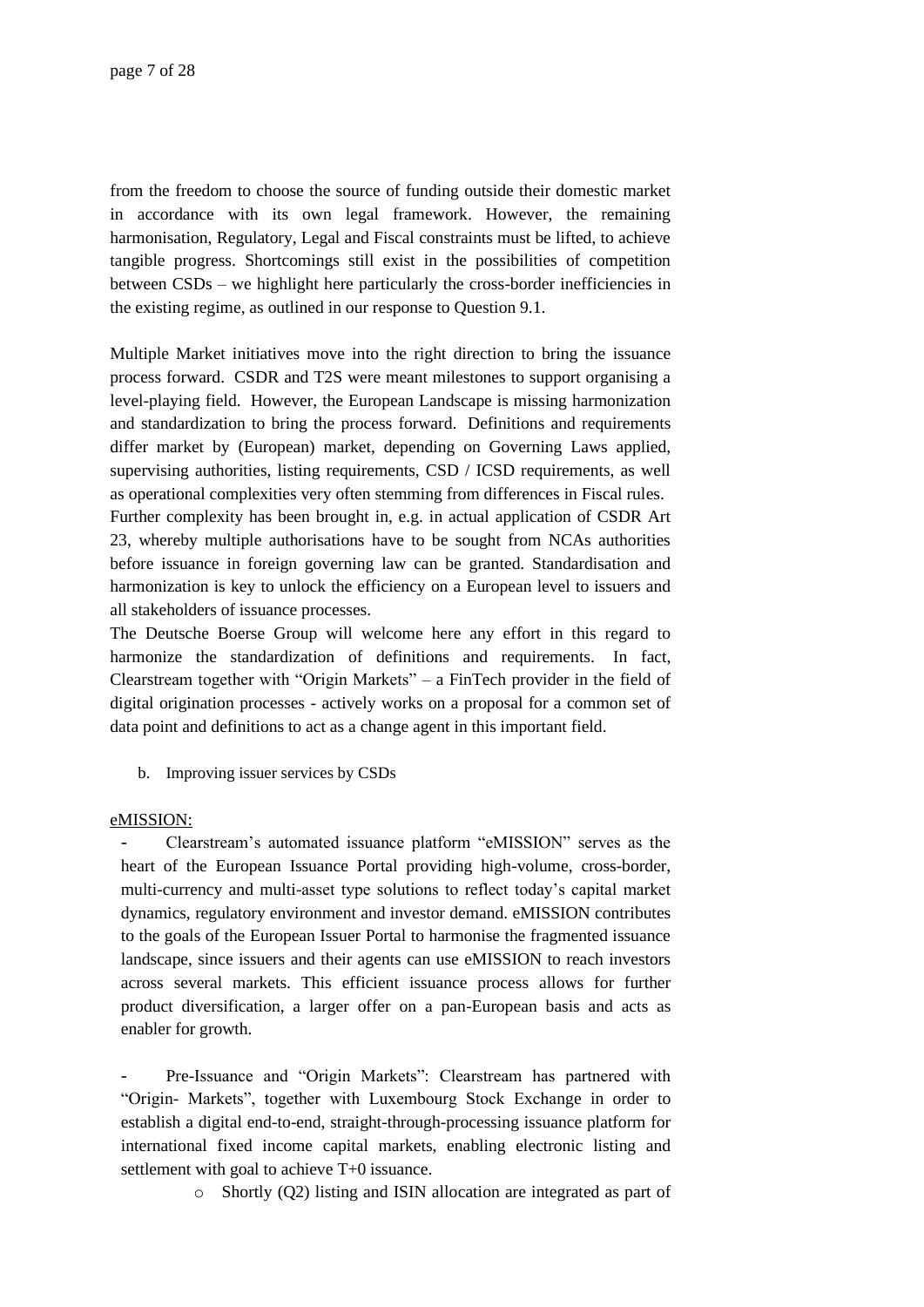the electronic documentation service

- o with integrated issuance and settlement to follow gradually end of this year and in the course of next year.
- o This process will foster integration between pre- and post-trade issuance and allow for end-to-end straight-through processing.

Paper-Less, Dematerialisation, Instant Issuance:

- Clearstream supports further a paper-less and dematerialised, digital environment, and with LuxCSD S.A. already today is able to issue dematerialised securities under Luxembourg Law. The Deutsche Boerse Group welcomes and fully supports the changes of law in Germany and at European level.

The Deutsche Boerse Group's view is clearly to move towards a zeropaper, zero-touch, straight-through processing (STP) issuance process that prepares for the market to move towards higher-frequency issuance in smaller denominations.

Decentral structures, Token, Smart Financial Instruments:

The Deutsche Boerse Group is also fully engaged to prepare for the next technological evolution and progress on distributed ledger technology (DLT) which will bring further efficiencies into the issuance process. Data will be shared across multiple stakeholders: stock exchanges, regulators, data providers, CSDs, issuers, agents, dealers, investors simultaneously making large reconciliation efforts redundant. At the same time, it will create not only transparency in static data, but also make investor data available to issuers. Last but not least, tokenization and "Smart Financial instruments" will enable an automatic process of post-issuance corporate events, reducing operational errors and increasing operating efficiency.

The private sector proves here to be a vector to move the issuance process further and take up the technological challenge, with clear benefits EU market harmonisation. State-run market solutions should only rise when there is clear failure from the private sector, and are mostly incompatible with the Capital Markets Union (CMU) and with western-wold capital markets requirements and expectations.

Ultimately these efforts will benefit the public- and private sector issuers, allowing for different issuance models that suit each individual use case. Furthermore, this will ensure a resilient European Market that is up to the latest technological standards, without reliance on a single provider.

# *Question 18.1.: Please explain your answers to question 18 (if needed), including how the relevant rules should be modified.*

The approach from the Commission to consider a pilot regime with a sandbox approach raises several concerns in relation to the possibility of new entrants to circumvent the CSDR requirements and introduce new systemic risks to the posttrade market. We recall that the original goal of CSDR was to cater to market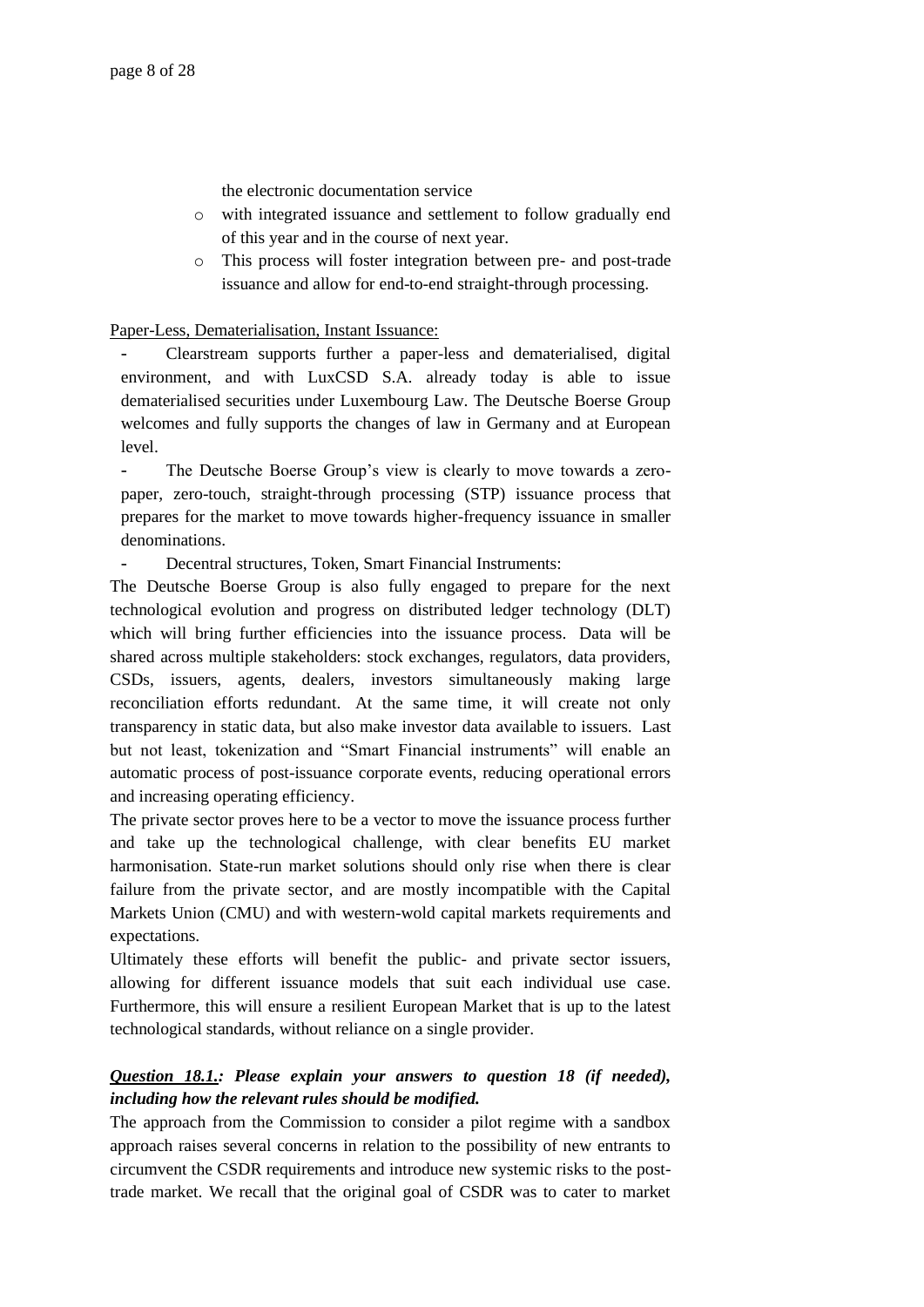integrity. Therefore, a balance between this and the quest for innovation should be achieved. We see that any parties seeking for exemptions from the regime of CSDR should duly justify such exemption, and demonstrate the same level of safety that the current regime allows.

However, such a regime could be considered if it contemplates rightfully as "a CSD operating a DLT SSS (…) to benefit from certain exemptions from CSDR rules that may be difficult to apply in a DLT context" implying the necessity to observe the CSD license requirements to operate such DLT SSS. In fact, we highlight that the role of CSDs and accounts within CSDs has a high potential to expand, benefitting from the possibilities carried by DLT;

We see as rather positive the reference to technological neutrality, as it allows for both "traditional" and "new" players in the market, regardless of the technology upon which they operate. Notwithstanding, clarification would be welcomed on the one aspect: following the logic of same business, same risk, same rules, we consider that any operator wishing to provide CSD-like services, should hold a CSD license, independently of these services being based on a DLT platform or other. This should be explicitly mentioned in the CSDR. We recall that CSDs are entities of systemic importance and are supportive in this context of a functional approach, where those acting as a CSD should apply and operate under the CSDR framework.

We take this opportunity to support the position taken by the European CSD Association. Although no Level 1 changes of the CSDR text are required, clarifications to cater for securities-tokens and DLT may need to be considered (in the entire CSD Regulation), notably the acceptance of new types of financial instruments in a CSD, such as securities token, or their recording in a new form.

**1**. **Definition of CSD**: Definition is technologically neutral. DLT provides for a number of governance models and can be applied in the context of a CSD. However, a CSD is by definition a legal entity. This allows the designation of liability for the operation of the DLT platform and compliance with the applicable rules (e.g. capital requirements). A platform does not as such qualify as a CSD because it is not (necessarily) a legal person. The private permissioned version of DLT with a centralised validation model, allows for combining the benefits of DLT such as Peer to Peer transaction, same version of truth, resilience and availability with the benefits of centralized governance such as clear accountability, legal certainty, performance, privacy, integrity and security.

**2**.**Definition of SSS:** Definition is technology-neutral, no difficulty to apply in a DLT context.

**3**. **Credits and debits:** Confirmation is needed that the data recorded on the DLT addresses of the transferor and transferee can be considered as 'credits' and 'debits' within the meaning of CSDR.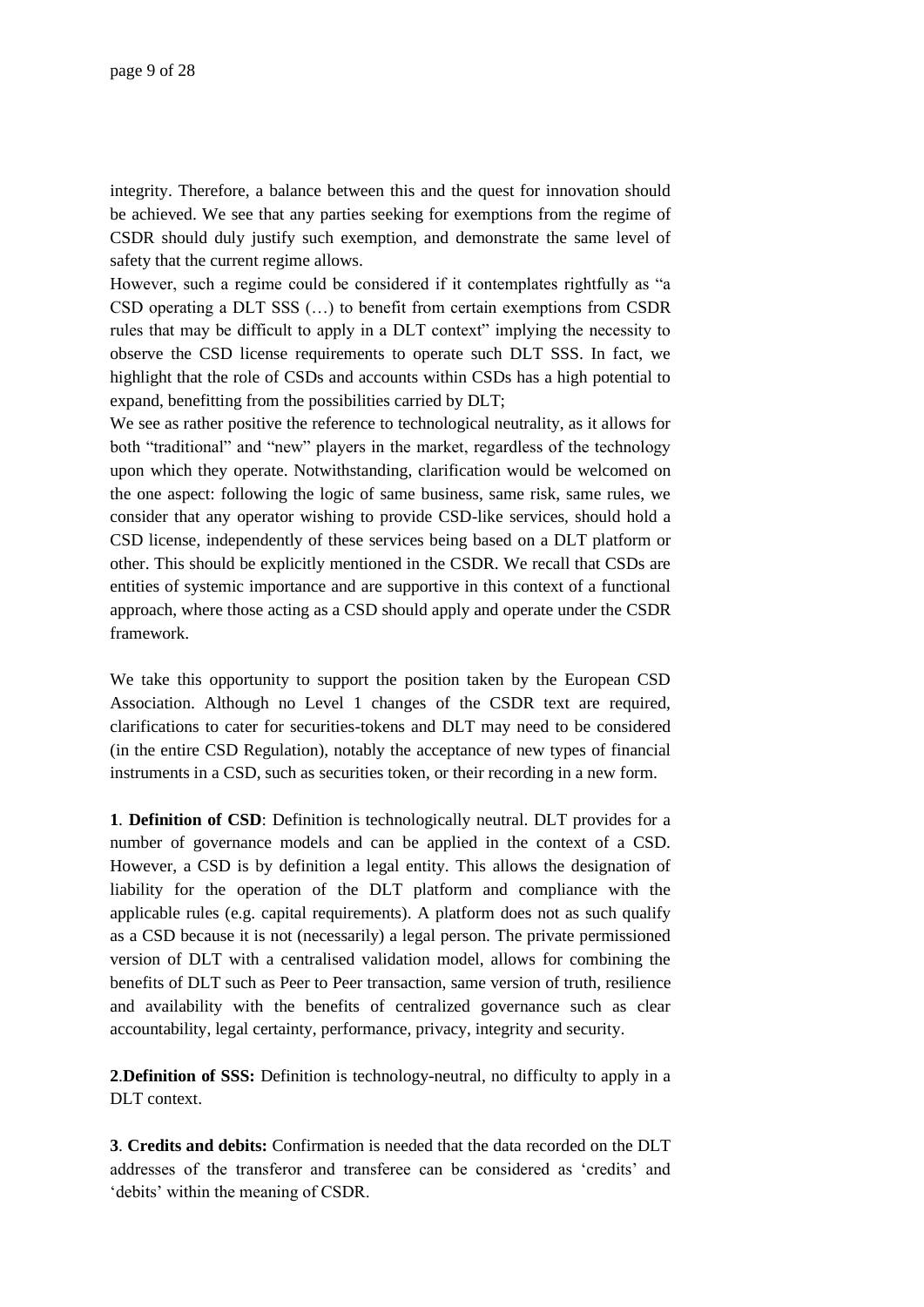**Proposal:** Clarification can be provided in Recital 11 of the CSDR that data recorded to a blockchain can be considered as 'credits' and 'debits' within the meaning of CSDR. Alternatively, the regulator could produce formal guidance (such as the ESMA Q&As) in this regard.

#### **4. Records as securities account in a CSD**:

a. In the context of a DLT platform, participants hold digital addresses (DLT Addresses) on the platform to which the Tokens are recorded. Whether DLT Addresses are capable of constituting 'accounts' within the meaning of the CSDR would benefit from clarification. We believe a distinction will need to be made between account-based DLT and transaction-based DLT (the so-called UTXO (Unspent Transaction Output) model).

b. The DLT Addresses may be located on a distributed ledger and not in the CSD's centralised internal systems. Notwithstanding this, under the structure considered, a CSD would be the operator/governor/gatekeeper of the DLT platform. Whether the DLT Addresses on the platform are capable of being construed as accounts the text of the CSDR stating that the accounts are "provided and maintained by the CSD" would benefit from clarification.

**Proposal**: Accounts opened with a CSD in the context of existing systems in which securities are recorded in book-entry form are technically also digital in nature and not physical accounts. It would be difficult to see why DLT Addresses would not constitute 'accounts' in the same way as currently provided accounts with the use of other technology. Further, it is envisaged that the  $CSD - as$ operator/governor/gatekeeper of the DLT platform – would frame and regulate the rules of the platform and any account-holding requirements (including any account opening, operation and termination requirements), and would be responsible for the maintenance and security of such accounts (i.e. the DLT Addresses), and potentially also be entitled to be paid a certain fee for this. There is, therefore, a good argument that DLT Addresses on the platform are capable of being construed as accounts "provided and maintained by the CSD". It would, however, be helpful, if this view could be confirmed by the regulator/policymaker.

**5a.Definition of 'book entry form'**: confirmation needed that the data recorded to a DLT ledger would be capable of constituting a 'book-entry' within the meaning of the CSDR.

**Proposal:** Clarification of Recital 11 that data recorded to a blockchain can be considered as a 'book-entry' within the meaning of CSDR. Alternatively, the regulator/policymaker could produce formal guidance (such as the ESMA Q&As) in this regard.

**5b. Definition of 'dematerialised form'**: Confirmation needed that tokens recorded to a DLT ledger (assuming such tokens constitute 'financial instruments' within the meaning of the MiFID) are capable of being construed as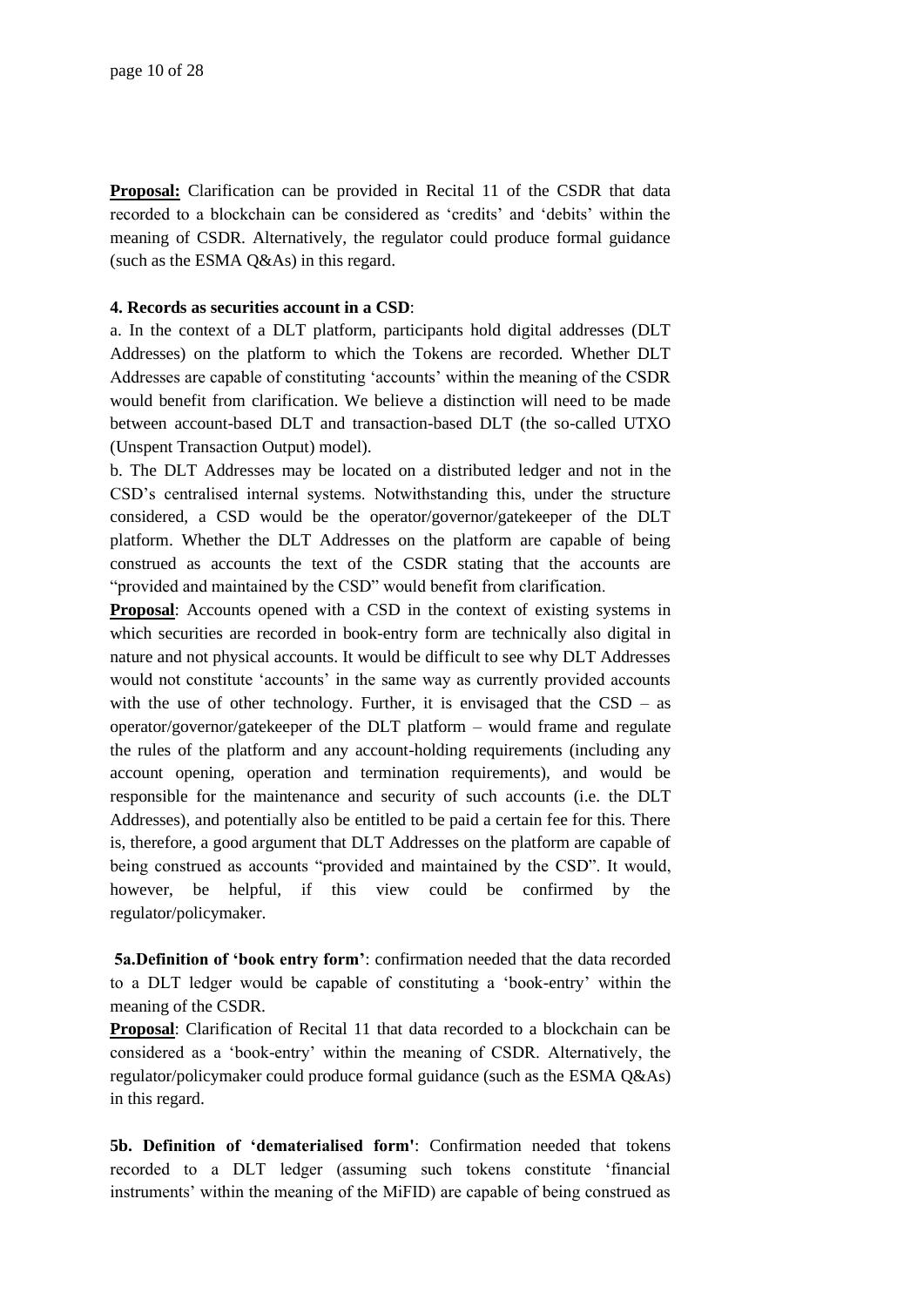financial instruments in 'dematerialised form' within the meaning of the CSDR. **Proposal**: Tokens that exist purely in digital form on the DLT platform should be no different to the concept of 'dematerialised securities' that are issued straight to screen in the context of existing systems. Tokens on a DLT platform are capable of being structured differently, but the DLT platform in this context is envisaged to have the same elements/features as existing dematerialised securities, with the difference simply being that they are issued on a distributed system rather than a centralised one. It would be helpful if this view could be confirmed by the regulator/policymaker.

**6. Definition of 'settlement'**: When a transaction is 'validated' on a DLT platform, data is recorded to the transferor's and the transferee's DLT Addresses that results in a 'transfer' of the token. Whether this would meet the requirement to have 'delivery' of the securities (in this case, the tokens), such that 'settlement' within the meaning of the CSDR occurs at this point, would benefit from clarification.

**Proposal**: Provided the underlying terms and conditions of the tokens and the contractual arrangement between the members on the DLT platform set out clearly that their obligations to each other would be discharged by this method of transfer, the token transfer mechanism should be capable of resulting in 'settlement' within the meaning of the CSDR (subject to any national law requirements in relation to how title can be transferred on an electronic platform or register maintained by a third-party operator). It would be helpful if this view could be confirmed by the regulator/policymaker.

**7. Delivery versus Payment (DvP) considerations:** DvP on a DLT network could be achieved on a single DLT network by making the cash transfers directly on the DLT ledger. These could be done through Central Bank Digital Currency (CBDC) or with asset-referenced tokens or e-money tokens (which we assume would be considered commercial bank money). Alternatively, cash can be processed outside the DLT network ('off-ledger') through mechanisms of interfaced settlement between the DLT network and the cash payment system. New technologies would allow for such interfaced settlements to be conducted in a 'simultaneous and irrevocable' manner if both the DLT network and the cash payment network are governed by regulated market infrastructures or central banks.

If settlement is not done in central bank money (in this case, CBDC), it is unclear how the current CSDR requirements for the provision of banking-type of ancillary services and settlement in commercial bank money would apply to asset-referenced tokens or e-money tokens that are used as settlement asset. Indeed, the settlement asset should carry as little credit or liquidity risk as possible. As it will be crucial for the development of DLT that a tokenized form of cash (CBDCs or asset-referenced tokens/e-money tokens) can be used for the DvP settlement of securities, the review of CSDR should aim to clarify the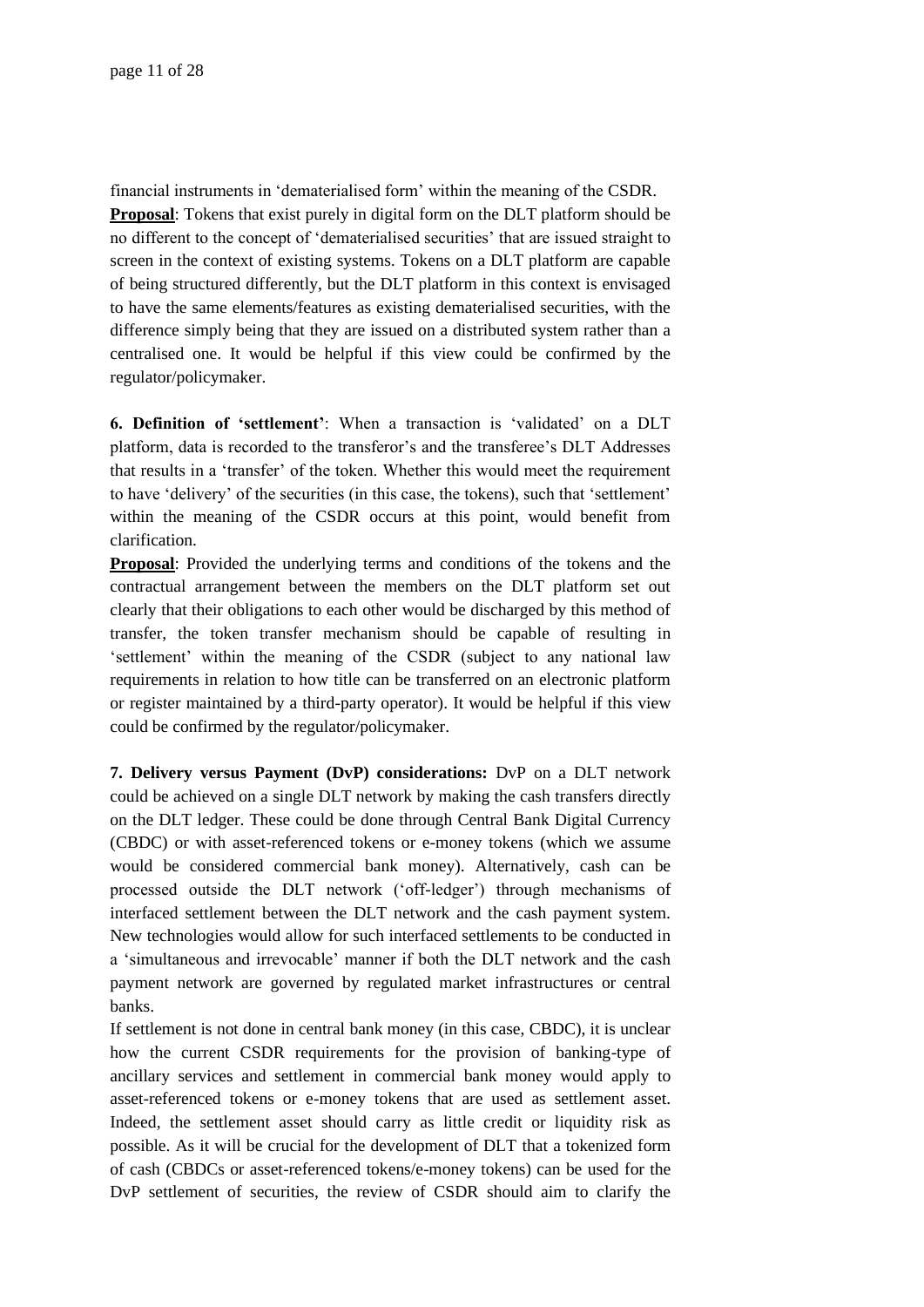requirements linked to DvP settlement in central bank money and commercial bank money related to cash tokens.

**8. Settlement internalisers:** Under the Pilot Regime proposal, DLT multilateral trading facilities (MTFs) can obtain an exemption from Article 3 (2) of the CSDR. Consequently, they can perform CSD services (such as securities settlement) without being licensed as a CSD. Since only a duly licensed CSD can operate an SSS as designated in accordance with the SFD, the settlement system of such DLT MTF does not qualify as an SSS under the SFD. The DLT MTF is, therefore, a settlement internaliser. Given the legal consequences of such qualification under the SFD, we believe that a confirmation would be appropriate. As the pilot regime and the Markets in Crypto-assets (MiCA) Regulation serve the larger purpose of the digital financial package it should be ensured that there is no conflict of interest between the different initiatives within the package in total. One goal of the digital financial package is to integrate markets in the spirit of a European capital market union. We have seen the negative impacts of fragmented markets and resulting inefficiencies which yet resulted mainly out of different national regulations and business connectivity. With opening up securities registration and settlement services for multiple providers based on a heterogenic technology with lots of different protocols and implementation there is a new kind of risk for a harmonized European capital market which is technical fragmentation. For that reason, there is a need for high standards regarding running market infrastructure and connectivity in a technical sense.

## *Question 20.1. Please explain your answers to question 20, in particular what specific problems the use of DLT raises*

From our perspective, most concerns with applying the current rules in a DLT environment do not originate from the current regulatory framework itself but are technology specific and inherent.

Therefore, we think that rather "classic" risks of any new asset-class, e.g. fraud, money laundering or market manipulation can be addressed with existing rules and procedures. However, technology related "new" risks arise as well, e.g., finality, integrity of the network, "forks", "whales", "right to be forgotten" in Art 17 General Data Protection Regulation (GDPR), which must also be addressed accordingly.

Further, in order to tackle the IT security dimension, we think it is necessary that financial service providers which use this new technology should follow the same security standards as other financial entities, which will be foreseen in the current legislative proposal of the European Commission on digital operational resilience for the financial sector ("DORA").

A so called "trusted third party" could help to prevent or mitigate such risks of unintended programming of the algorithm from occurring. Any standards set in this context should be defined at the EU level, but should be aligned with international bodies and developed with market participants.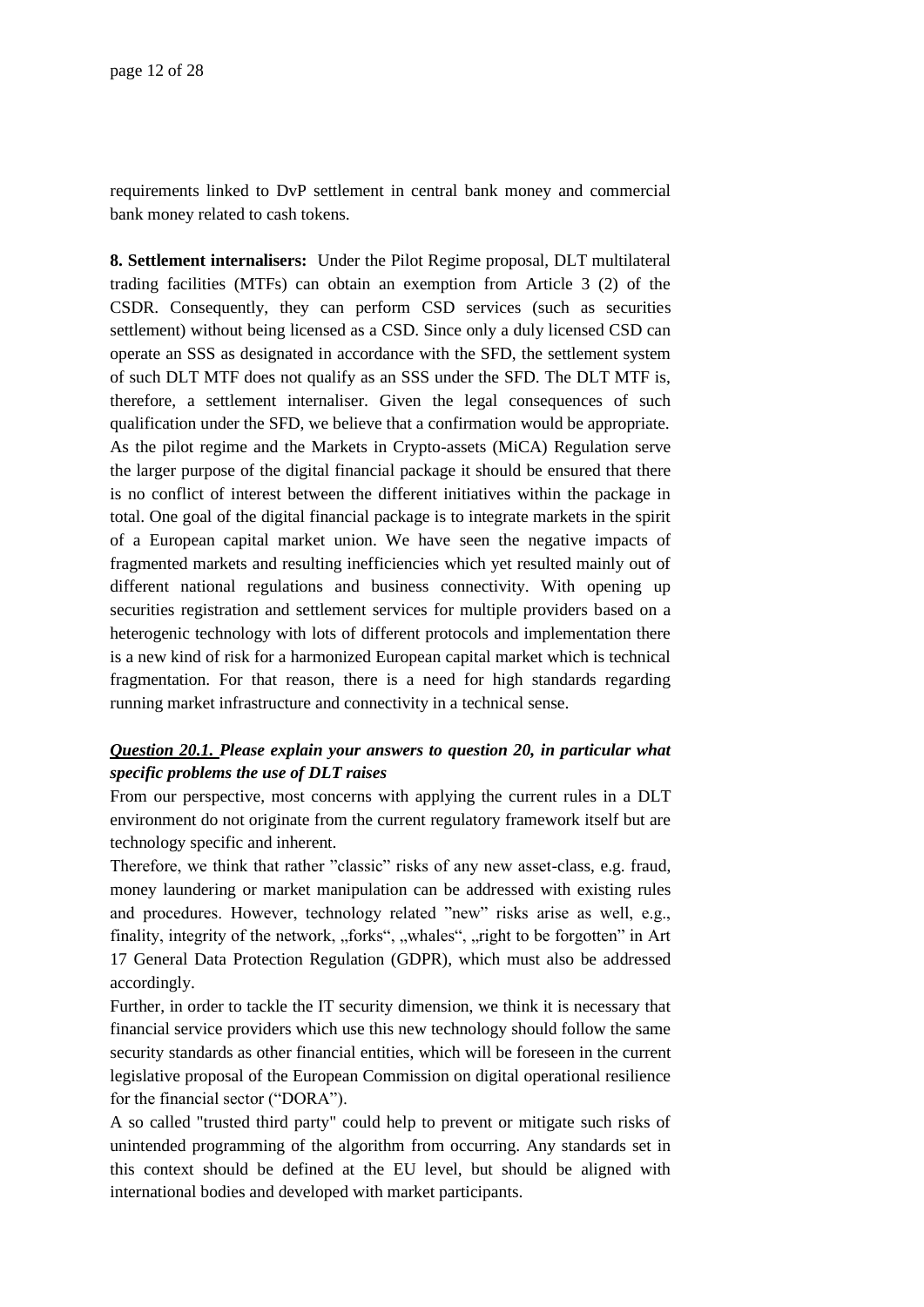Another challenge could be the fragmentation of EU and already existing Member States rules, covering crypto assets. This becomes especially relevant the latest proposal of the European Commission to amend Annex I Section C of MiFID II, including financial instruments issued by means of DLT into the scope of the directive, which leaves again some aspects to the Member States´ discretion.

Furthermore, we take the opportunity to support the views of the European CSD Association in this regard:

**1. Rules on settlement periods:** T+2 settlement period comes mostly from market practice (for liquidity/clearing purposes) rather than from technological limitations linked to CSDs. Technically, CSDs could operate on a T+0 with their existing technology in a similar way as DLT. For this reason, we do not see why settlement periods should differ based on the technology used. Having different rules on settlement period for DLT would also go against the technologyneutrality principle.

2. **Rules on outsourcing of services or activities to a third party**: Outsourcing under Article 30 of CSDR: Clarification of the circumstances in which entities involved in the validation process give rise to an outsourcing for the purposes of Article 30 of the CSDR would be welcome.

#### **Proposals**:

a. - In our opinion, as long as a **CSD is the only node able to validate a transaction** on the DLT platform, the mere (real-time**) sharing of data** with the participants, and the **validation of changes** to that data (for example, recording any transfer of tokens on the platform) that results in the local copies of the data structure on each participant's node being updated automatically in real-time (the so-called 'distributed record' model), **should not of itself result in or be seen as the CSD outsourcing its obligations in respect of the platform it operates** (assuming the validation and recording of transactions on the platform remains exclusively the power of the CSD). This view should be confirmed by the regulator.

b. - As opposed to the 'distributed record' model, **the 'distributed validation' model** consists of the participants in the network (or a subset of them) running validator nodes that share the function of validating transfers and maintaining the ledger, in accordance with the system protocol, with controls built-in at the level of the central operator (CSD). It has to be clarified **how the CSDR outsourcing requirements would apply** to this model. Is this the outsourcing of a core service? A key drawback of the outsourcing approach is that it would not really reflect the practical realities. Distribution is not the same as a typical outsourcing arrangement. Outsourcing suggests the service provider is structurally subordinated to the operator while distribution involves the operator and the other participants mutually performing a function for and to each other. As a result, the concepts and obligations under the existing regulatory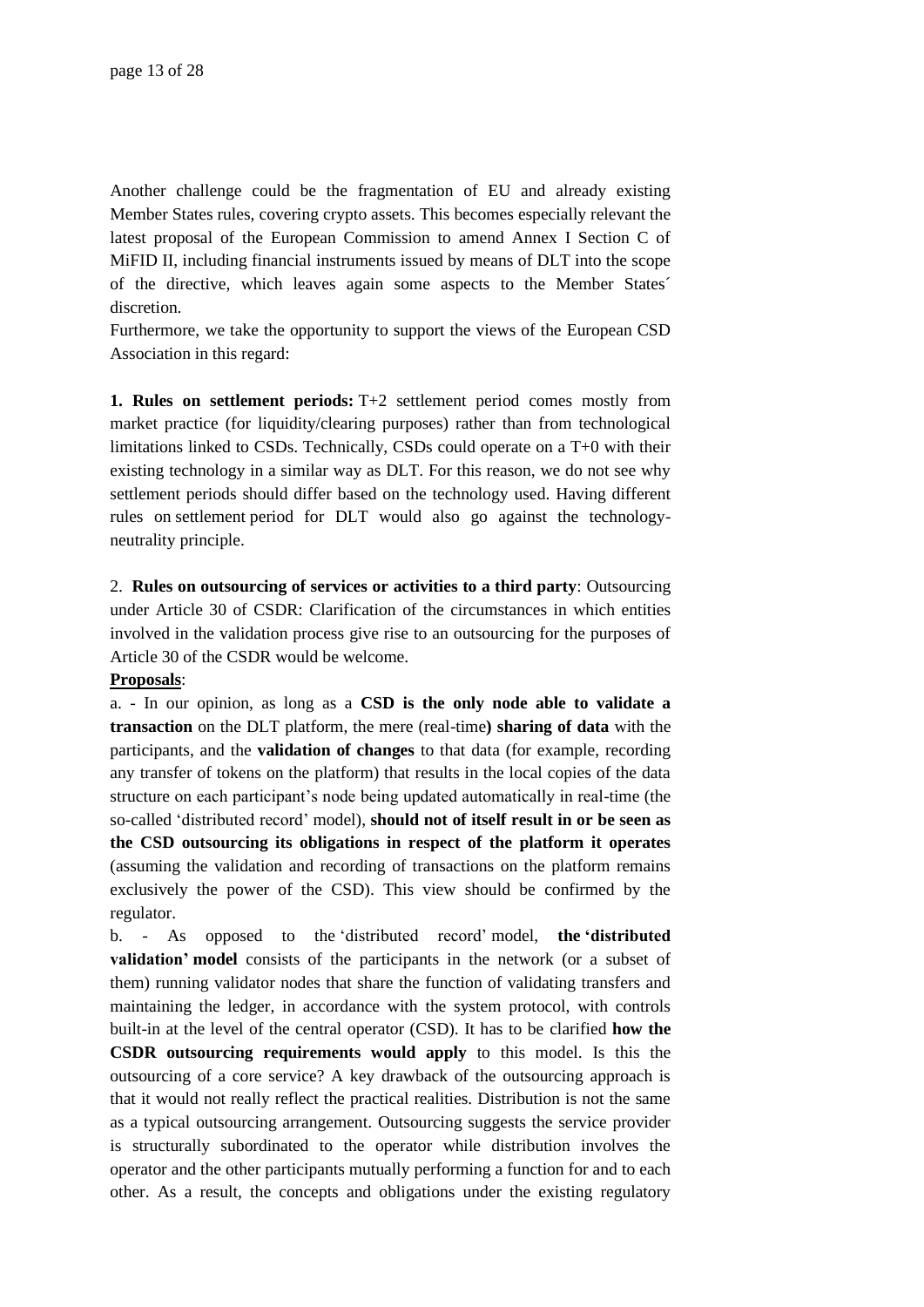framework may not naturally sit well. For example: (i) outsourcing is not allowed to prevent the exercise of supervisory and oversight functions, including on-site access to acquire any relevant information needed to fulfil those functions, but it is difficult to see how this should be applied in practice; (ii) under the outsourcing regime, the CSD would maintain full regulatory responsibility. This again emphasizes that an appropriate liability framework is required to allocate liability between the system operator and the validator nodes, so as not to expose the system operator to excessive liability risk.

## **Rules on communication procedures with market participants and other market infrastructures**

Definition of 'international open communication procedures and standards' under Article 35: it may be beneficial to have the clarification that, for example, the DLT-based real-time data-sharing with nodes would satisfy this requirement in the CSDR.

Proposal: Clarification of recital 41 that DLT-based communication methods to share information on a real-time basis would satisfy this requirement. DLT is still developing and may be seen as not being standardised in that sense. In alternative to a recital, the regulator could produce formal guidance (such as the ESMA Q&As) in this regard.

**Rules on the protection of securities of participants and those of their clients:** See comment on segregation in question 18.3.

**Rules regarding the integrity of the issue and appropriate reconciliation measures:** Reconciliation measures under Article 37 (1): Confirmation that reconciliation can be satisfied through real-time data sharing on DLT would be beneficial.

**Proposal:** The reconciliation requirement requires appropriate measures to achieve a certain outcome. To the extent real-time data sharing achieves this specific outcome, this requirement should be capable of being satisfied without further steps to be taken. It would, however, be helpful if this view could be confirmed by the regulator/policymaker.

#### 5. **Rules on cash settlement:** See question 18.1 DvP considerations.

As mentioned, if settlement is not done in central bank money (in this case, CBDC), it is unclear how the current CSDR requirements for the provision of banking-type of ancillary services and settlement in commercial bank money would apply to asset-referenced tokens or e-money tokens which are used as settlement asset. Indeed, the settlement asset should carry as little credit or liquidity risk as possible. As it will be crucial for the development of DLT that a tokenized form of cash (CBDCs or asset-referenced tokens/e-money tokens) can be used for the DvP settlement of securities, the review of CSDR should aim to clarify the requirements linked to DvP settlement in central bank money and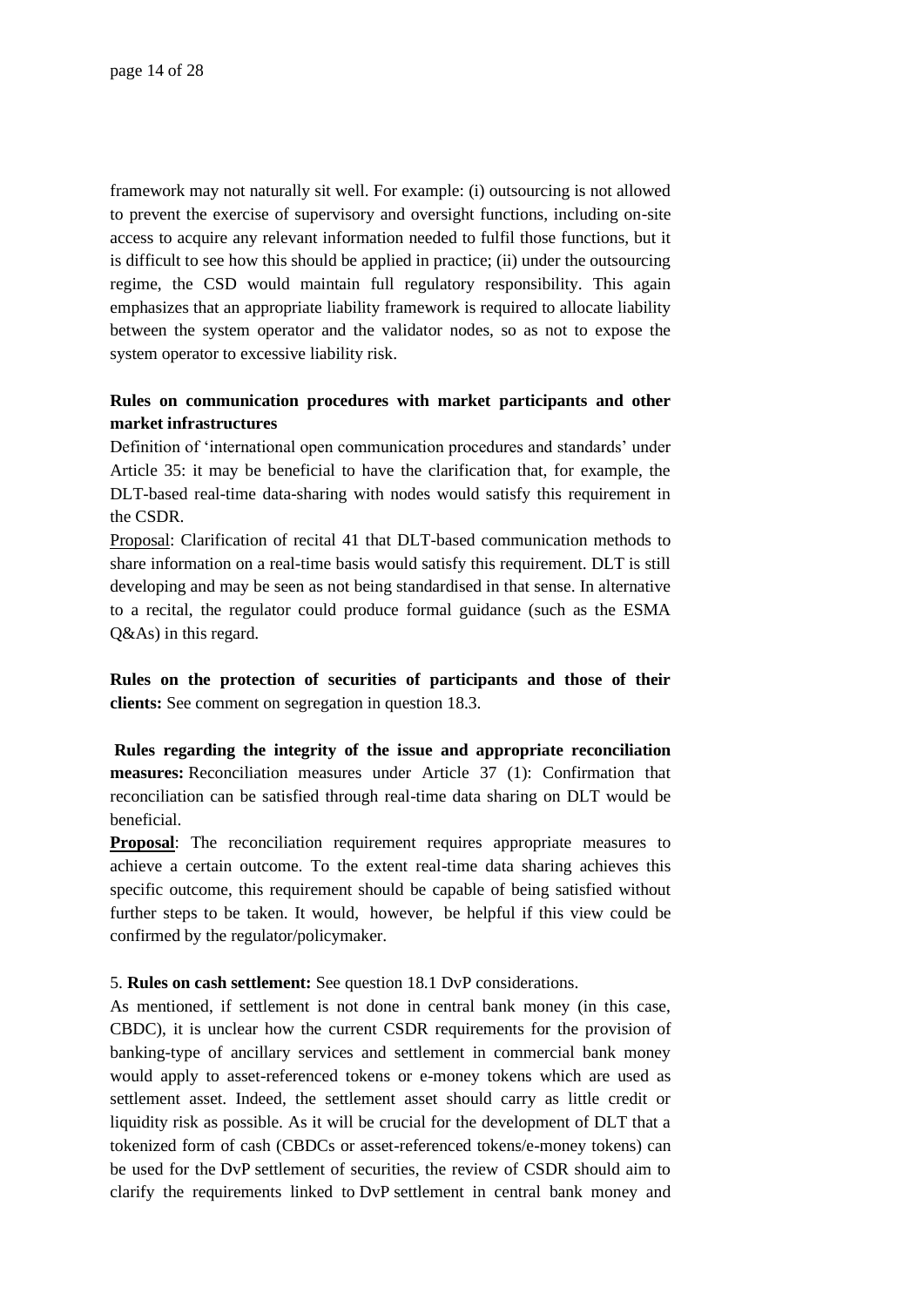commercial bank money related to cash tokens.

6. **Rules on legal risks, in particular as regards enforceability**: Requirements are clear and should also be complied with in a DLT context. However, we believe the EU authorities should clarify to what extent the existing legal framework is applicable to transactions in securities tokens on DLT. The lack of legal certainty in many EU jurisdictions; makes it a challenge for a CSD to comply with the CSDR requirement to design its rules, procedures and contracts in such a way that they are enforceable in all relevant jurisdictions (including in the case of the default of a participant). The clarifications in CSDR mentioned above would be a first step, together with the proposed amendment of the definition of financial instruments in MiFID.

## *Question 34.1 Please explain your answers to question 34, providing where possible quantitative evidence and concrete examples.*

- **1. Buy-ins should be mandatory?**
- **2. Buy-ins should be voluntary?**
- ➢ Voluntary buy-in process has proven to be inefficient

Prior to the CSDR SDR, buy-ins were commonly included in bilateral contracts. In theory, these bilateral agreements guarantee that fails will be solved via buyins voluntarily initiated by the receiving party. This process aims to protect the buyer and ensures ultimate delivery.

However, reality has shown that "self-regulation" has not worked out and voluntary buy-ins are generally not utilised. Market participants do not initiate buy-ins in order to not harm the business relationship with the failing counterparty, often a major broker or bank. The fear of damaging relationships and the dominance of major sell side participants effectively neutralize voluntary bilateral contractual arrangements. As a result, we see relatively high nondelivery rates, whereby associated risks and costs are borne by the investors. In our talks with various market participants the lack of effectiveness of voluntary buy-ins has been repeatedly confirmed.

A mandatory buy-in regime would alleviate the issues of voluntary arrangements and provide proper incentives for all market participants to work towards improved settlement efficiency. As specified in the regulation, this requires robust market standards and neutral buy-in agent entities acting in the best interests of all involved participants. One could argue that if voluntary rules were sufficient, SDR may not have been initiated in the first place.

 $\triangleright$  Most settlement fails happen due to operational deficiencies. Reducing

the cause is possible and will decrease probability of a mandatory buy-in According to the market participants' feedback, operational deficiencies in back offices are the most common reason for settlement fails, even in liquid instruments. These deficiencies comprise understaffing, fragmented IT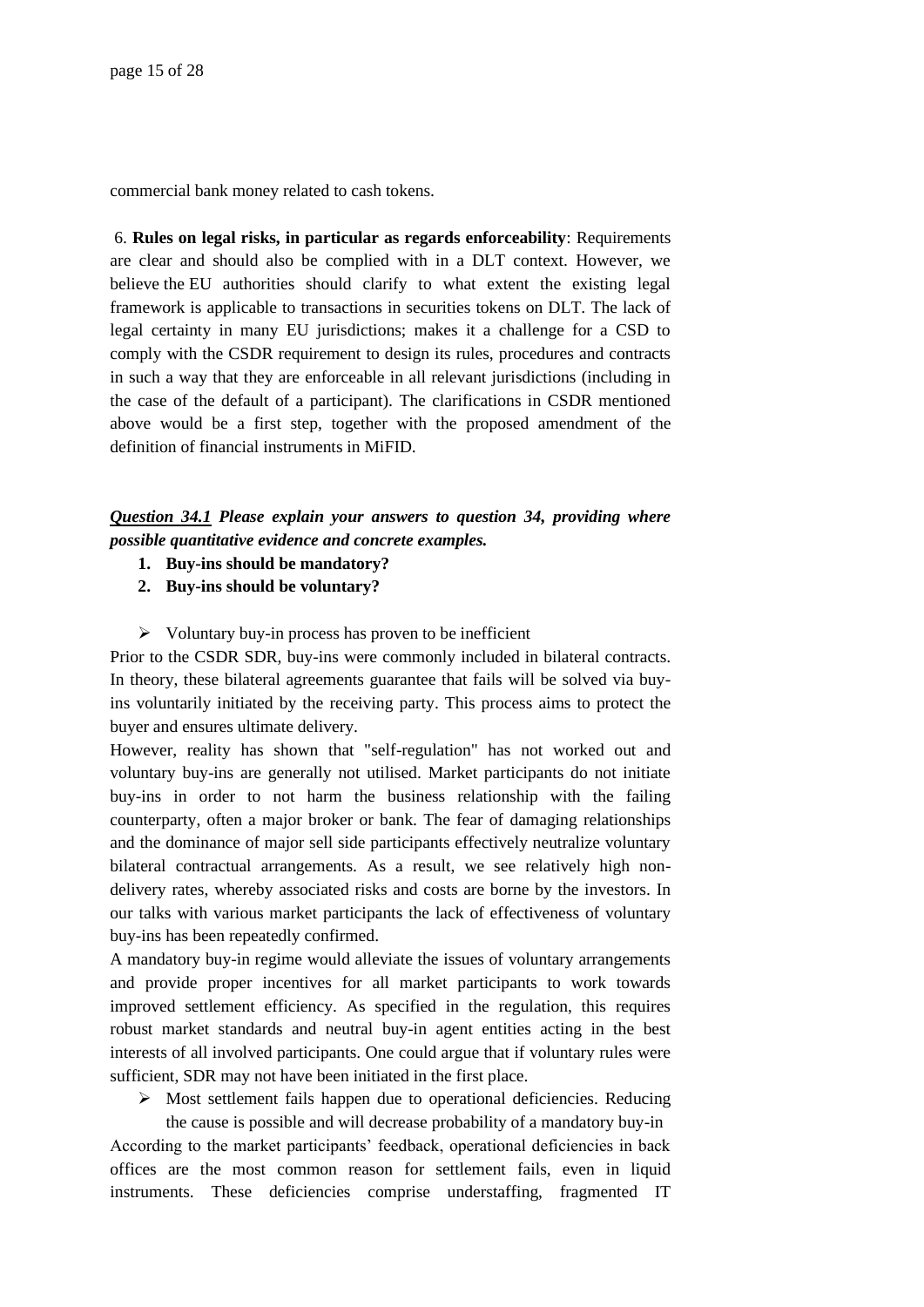infrastructure and systems or highly manual procedures and lack of straightthrough-processing. Insufficient operational post-trade capacities may result in incorrect settlement instructions (miscommunication, human error etc.) that cannot be matched by CSDs. In addition, inadequate inventory management and position monitoring further aggravate the issue.

Settlement fails usually happen as a result of interconnected circumstances and not as isolated events. For example, a strategic decision to not deliver a specific security, as well as operational issues may result in a chain of cascading fails.

In the current market environment, there is hardly any direct financial impact of settlement fails on the failing party. Market participants are therefore not incentivized to improve post-trade operations with the aim to increase settlement efficiency. Such improvements could significantly reduce settlement failures and would be a key driver of the SDR success.

It needs to be emphasised that the industry can significantly reduce the number of settlement fails (as outlined above) and respectively the number of mandatory buy-ins by fixing remaining fails in the extension period foreseen by SDR. The residual (low) number of fails that cannot be solved in the extension period are then to be 'bought-in' by independent Buy in Agents. Experience from the clearing universe shows that broad auctions incorporating multiple market participants minimise the impact on both buyer and seller of the original transaction. Consequently, the industry has the possibility to minimize the number of buy-ins by improving post trade operations and to minimise the impact of buy-ins by actively participating in the respective auctions. The industry is therefore fully in control and we question the principle of opposing the SDR. It seems that the strategy is to request continuous delays of SDR coming into force, rather than embrace the rules which would enhance settlement efficiency. Ultimately, increased settlement efficiency would strengthen the financial system.

➢ Improvements in settlement efficiency already triggered and achieved in preparation for the mandatory buy-in introduction.

The feedback we received over the last years from market participants is that they expect a significant increase in settlement efficiency. Numbers as high as 90% were given whereby mandatory buy-in rules were particularly seen as strong incentive to further improve, automize and digitize back office procedures. Newly developed IT solutions and post trade services have surfaced, providing improved tools to avoid and manage settlement fails. This is a clear indication that SDR sets the right incentives and should not be further delayed. Indeed, it was repeatedly mentioned that additional delays may cause a roll back on some of those improvement initiatives.

The complex CSD setup in the European Union paired with rather quaint legal repercussions has certainly impacted settlement efficiency, at least in comparison to other jurisdiction such as the US. Again, SDR alleviates this by providing proper incentives via mandatory buy-ins and settlement fail penalties.

There is clear evidence in the past that rules such as those imposed by SDR can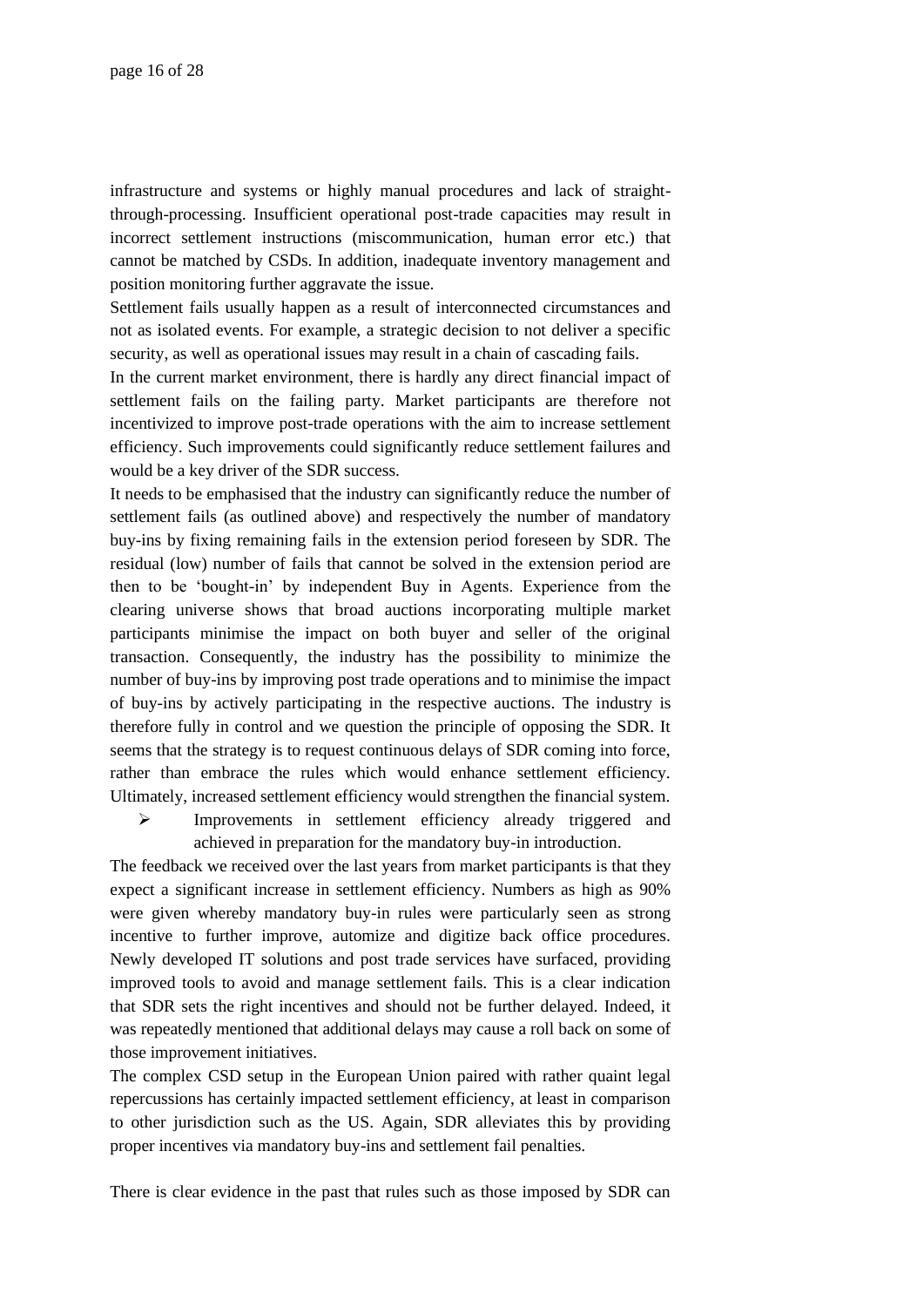easily be digested by the market. The Short Selling Regulation (SSR) introduced mandatory buy-ins for centrally cleared equity transactions. The market quickly adopted them without significant turbulence and today we see a settlement efficiency on intended settlement date of almost 100% for centrally cleared equity transactions. We expect the same to ultimately hold true for the non-centrally cleared market once the SDR takes effect.

➢ Post-trade efficiency strengthens the financial market and reduces costs for Retail Investors

Some market participants have pointed out that managing settlement fails nowadays carries significant operational costs. Post-trade departments need to monitor, claim, escalate and often negotiate the various aspect of settlement fails. Those processes are generally highly manual and not standardised. Digitalisation and automation will therefore not only increase settlement efficiency, but also reduce operational costs. As these costs are passed on directly - or indirectly - to investors, we can expect a positive effect on general market efficiency.

### ➢ Capital Markets Union

The Capital Markets Union was initiated to harmonize the European Financial Market(s) and improve the financing opportunities for the real economy. Financing of economic growth shall utilize bond markets more heavily thus reducing the dependency on the banking sector. Consequently, this tool of liquidity sourcing should decrease the financing costs. In order to have a trustful financial market, investors, in particular, retail investors, need certainty regarding delivery of their purchases. Otherwise, investors will demand for a risk discount / yield premium, which again leads to higher financing costs. The mandatory buyin process will foster the trust of retail investors in the financial markets and empower the Capital Markets Union, in line with the objectives of the European Parliament resolution of 8 October 2020 on further development of the Capital Markets Union (CMU)<sup>1</sup>. Mandatory settlement discipline rules will particularly protect smaller financial market participants. SDR creates a level playing field, eliminating the previous situation of not initiating buy-ins in order to protect relationships. The ultimate investor / retail investor will equally benefit as he/she will receive the securities in a reasonable timeframe without facing excessive costs.

It can be assumed due to the size of the transactions and the type of the instruments (small-cap equity / exotic equity / Exchange Traded Funds (ETFs)) that retail investors are often on the purchasing side and suffer from non-delivery of an institutional seller (Bank, Market Maker), which is hesitant to cover its

<sup>&</sup>lt;sup>1</sup> European Parliament resolution of 8 October 2020 on further development of the Capital Markets Union (CMU): improving access to capital market finance, in particular by SMEs, and further enabling retail investor participation (2020/2036(INI)), para. A and B.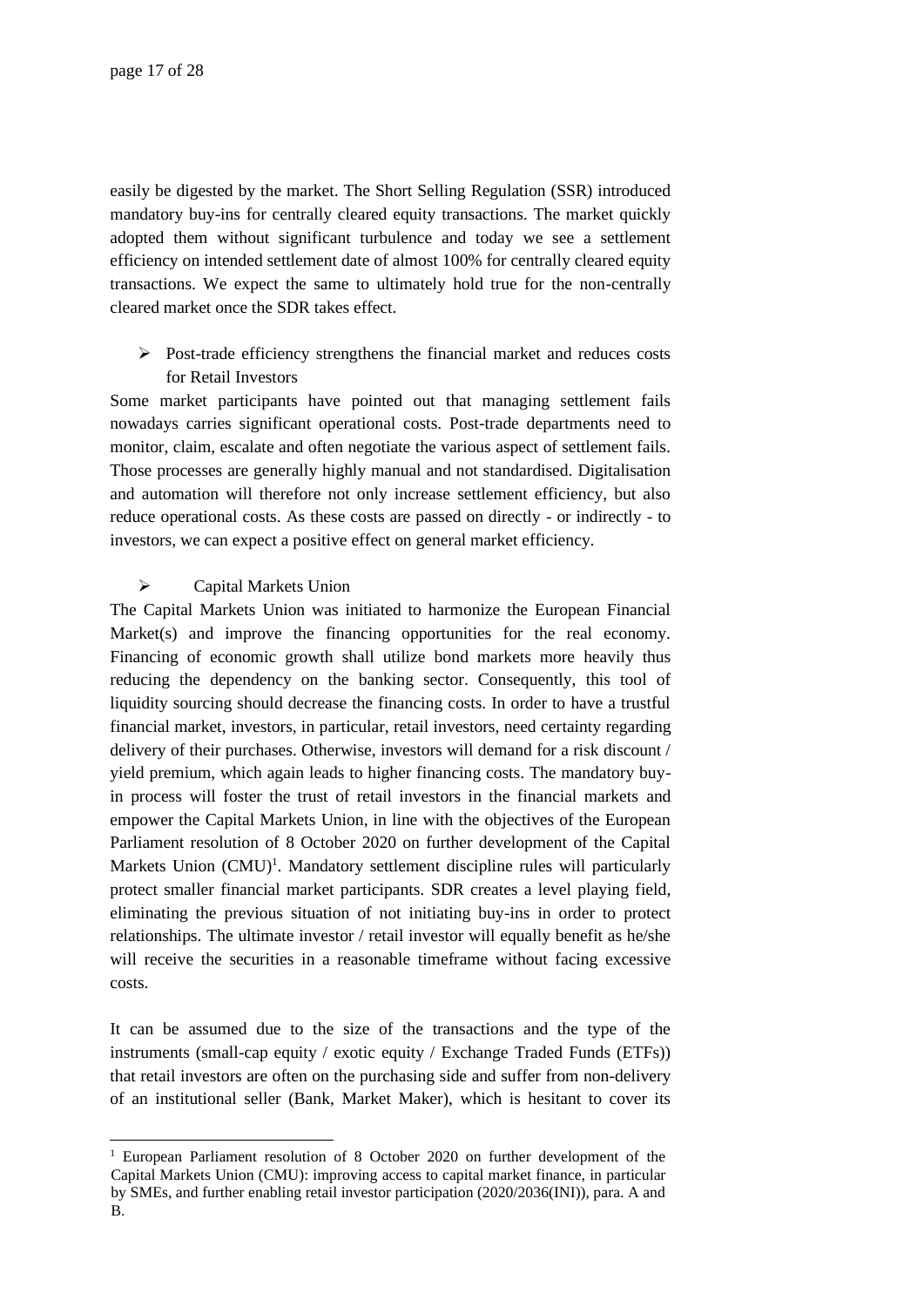short sale due to relative high efforts (e.g. by Borrowing shares) compared to the small size.

Only a standardized and harmonized settlement discipline regime would 1) set the right incentives that the Bank/Market Maker sells only shares it can deliver and 2) protect the retail investor from loss of its investor rights and share price performance.

## **3. Rules on buy-ins should be differentiated, considering different markets, instruments and transaction types?**

We agree that rules should be differentiated considering different markets, instruments and transaction types. This is already reflected in the current Level 2 text. For more details please see Question 36.

### **4. Should a pass on mechanism be introduced?**

Deutsche Boerse supports the effort and recognises the benefits of such a mechanism.

Nevertheless, settlement fail chains can be avoided by improving operational processes within back offices and, when they do occur, can still be addressed by the counterparties within the foreseen extension periods. A buy-in agent in his/her role of an independent third party can support the consolidation of the settlement fail chain data and ensure communication between the different buy-in agents in order to identify those fail chains (even if more than one buy-in agent is involved). This could facilitate the mitigation of the "domino effect" within the mandatory buy-in process.

#### **5. Should the rules on the use of buy-in agents be amended?**

We believe that the buy-in agent should be a neutral party in the market without a conflict of interest. This ensures fair treatment towards all involved stakeholders.

A buy-in agent shall not hold own positions in securities it sells to the party which triggered the buy-in. From our perspective, a buy-in agent should not be incentivised to make a profit out of the difference between purchase and sale of the bought-in securities.

Other special infrastructure providers such as CSDs, CCPs and Trading Venues shall not be used as buy-in agents, as their primary business activity may be conflicting with the neutrality required for a buy-in agent.

The buy-in process, if done through an auction process, ensures competition between the liquidity providers and is open to any party who can sell securities under a mandatory buy-in trading and settlement requirement (same-day guaranteed delivery). The buy-in agent selects the best available price out of the price offers received. Price caps per asset ensure that the execution price is not inadequately high and kept within reasonable boundaries.

Buy-in agents execute buy-ins in an exceptional environment. In light of a special situation where a settlement had already failed for 4 or 7 or 15 days, the buy-in agent should use non-typical settlement windows  $(t+0)$  and oblige the party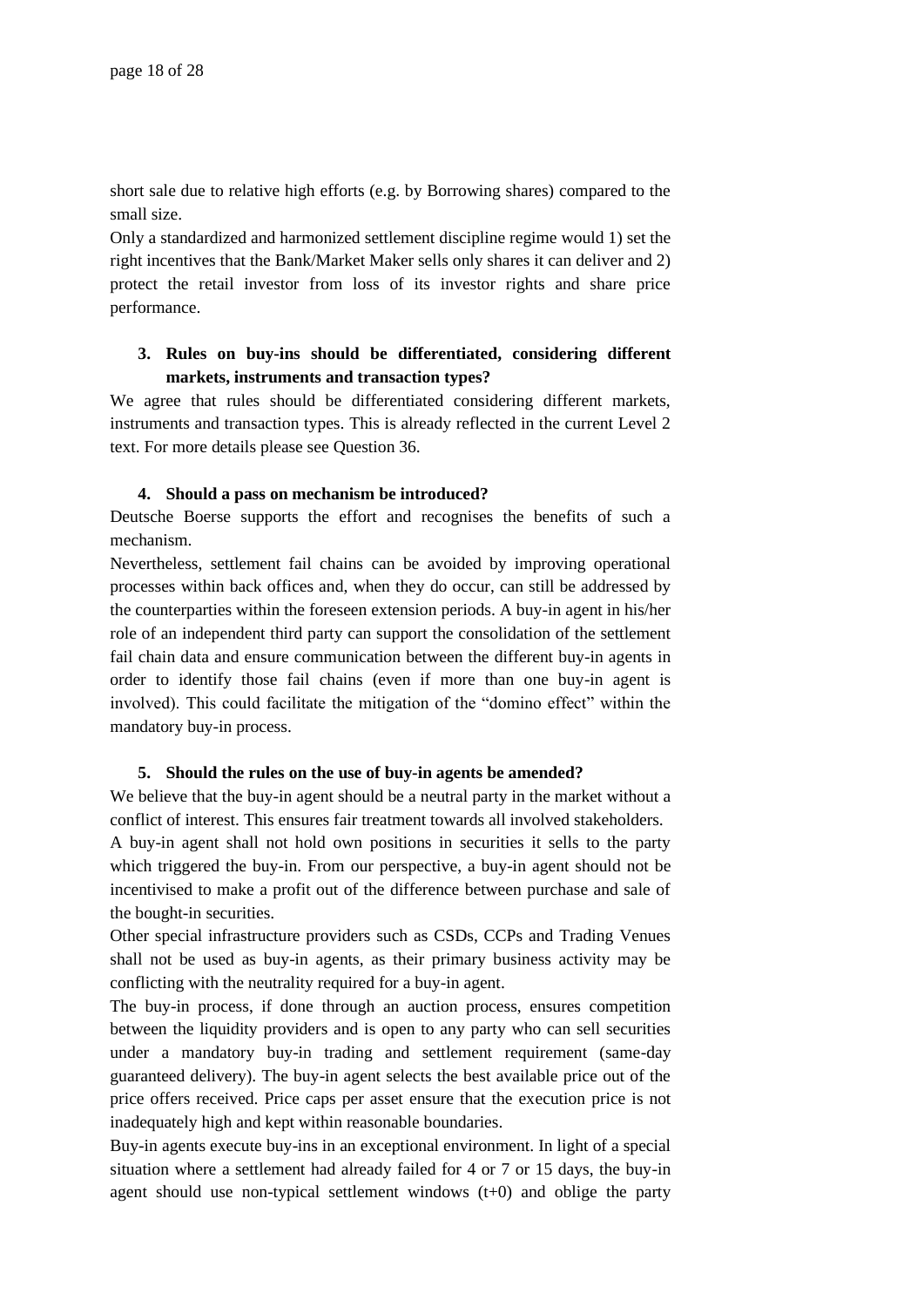providing the liquidity to guaranteed same-day delivery of the bought-in securities. The execution of the buy-in may be conducted by the buy-in agent in a special auction outside of a regular market (exchange, MTF, etc - where there is no guarantee of delivery).

The Level 1 and Level 2 text already provide a good basis for the buy-in agents to offer their services. The details, as outlined above, are not necessarily required to be prescribed by the regulation and should be subject to best market practices and procedures.

## **6. Should the scope of the buy-in regime and the exemptions applicable be clarified?**

We agree that technical details should be further elaborated by ESMA via Q&As in order to set a commonly known ruleset and conduct. Level 1 and Level 2 text (as it is) already provides a good basis and sufficient clarity.

Further, we refer to our requests for clarification already shared with ESMA, covering:

• Scope of financial instruments relevant for Buy-ins

We would appreciate a dedicated list published by ESMA with all financial instruments that are subject to the Buy-in rules. The scope of financial instruments potentially subject to a buy-in process is not clearly defined. Although it is assumed market practise that instruments listed in the ESMA 'FIRDS' database are the basis and that instruments listed in the database 'Exempted Shares under Short Selling Legal Framework' are excluded, a clarification by the EC that this assumption is correct (or if not, what the correct scope definition is) would increase certainty for market participants. A dedicated list in addition would ease the operational handling for the selection of relevant transactions.

• Start of buy-in process.

For the purpose of harmonisation of the buy-in process, it should be clarified that the buy-in process can be initiated immediately after settlement cut-off time on the last day of the extension period.

• Portfolio Transfers, Central Bank Operations, Gifts & Inheritances.

It should be clarified that securities transactions should be excluded from the buyin process:

1) where there is no change of beneficial ownership, such as realignments between own accounts

2) non-delivered collateral to a central bank

3) securities transactions based on Gifts and Inheritances between retail investors

• Primary Market transaction

Primary Market transactions for Bonds, Equities, ETFs and other Funds are related to the initial issuance of a financial instrument, where the new instruments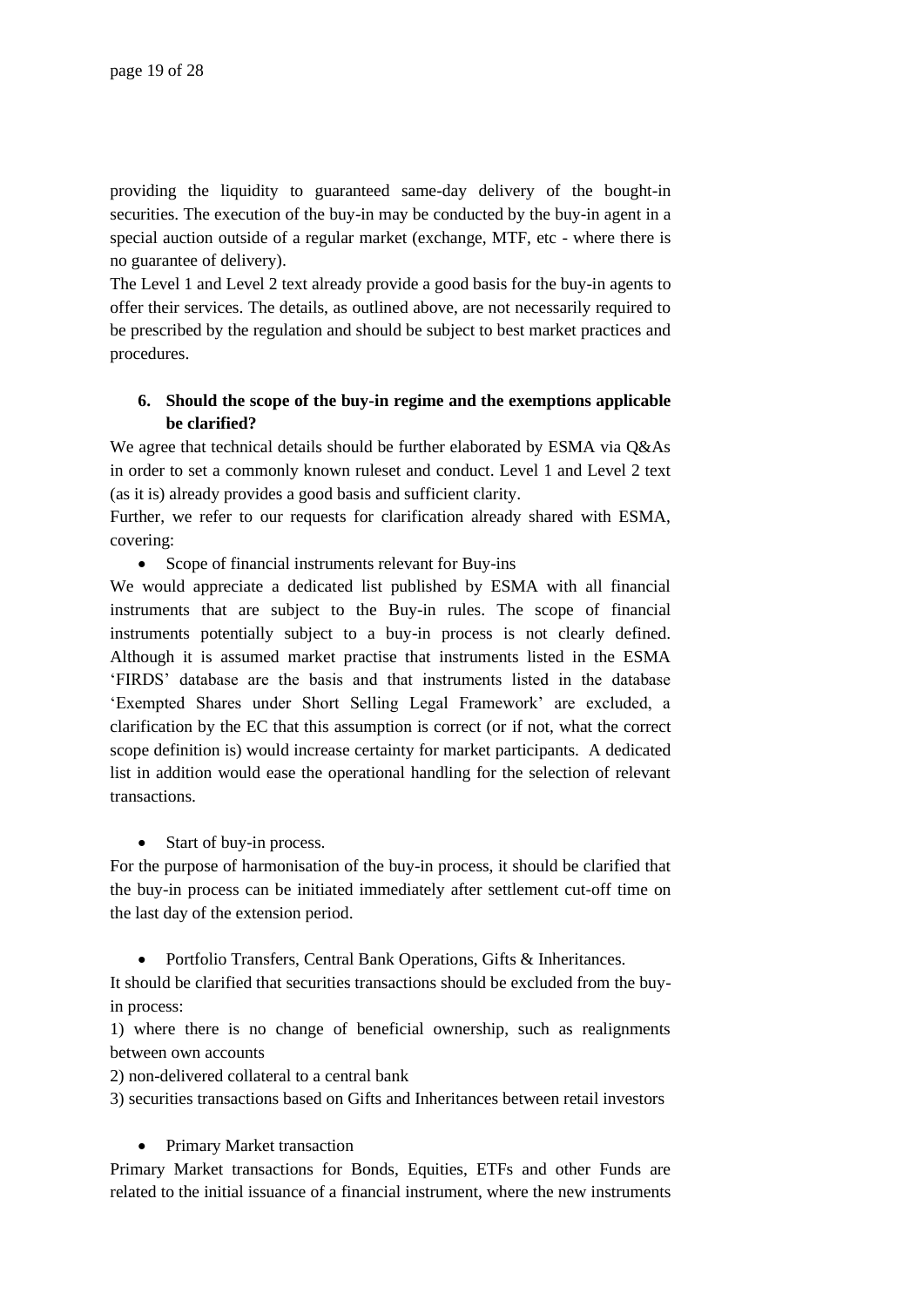are booked into the CSD or ICSD account of the Issuing entity or the underwriting banks. We would support a clarification that the initial electronic book-entry into the CSD or ICSD account should be exempted from the buy-in. The finalization of this initial issuance depends on conditions that are usually not related to the settlement discipline of a Trading Participant, but on technical and legal issuance procedures, such as the completion of a prospectus or the static data set up in the CSD's technical infrastructure. However, in our opinion, all other settlements taking place after the initial issuance, i.e. settlement between the CSD account of the issuer or the underwriting banks and an investor or any other intermediary, should be treated in accordance with the standard buy-in regime. For the avoidance of doubt, we believe that trading activities of an asset manager (buying of securities for an Undertakings for the Collective Investment in Transferable Securities (UCITS) or Alternative Investment Funds (AIF)) should not be considered as primary market transactions, unless the purchase concerns newly issued Fund/ETF shares.

## **7. Should the asymmetry in the reimbursement for changes in market prices be eliminated?**

Deutsche Boerse recognises the possible advantages and disadvantages of the asymmetry in the reimbursement for changes in market prices. Given the lack of evidence, we believe that an analysis could be performed after the go-live of the existing ruleset to support the decision-making on whether the asymmetry should be eliminated or not.

*Question 35.1: Please explain your answer to Question 35, describing all the potential impacts (e.g. liquidity, financial stability, etc.) and providing quantitative evidence and/ or examples where possible.* 

➢ Statistical evidence on the COVID-19 crisis impact on settlement efficiency

Data evidence from  $ESMA<sup>2</sup>$  (see T.40) shows the spikes in failures to deliver in March 2020, in line with increased trading activity in the midst of the COVID-19 crisis.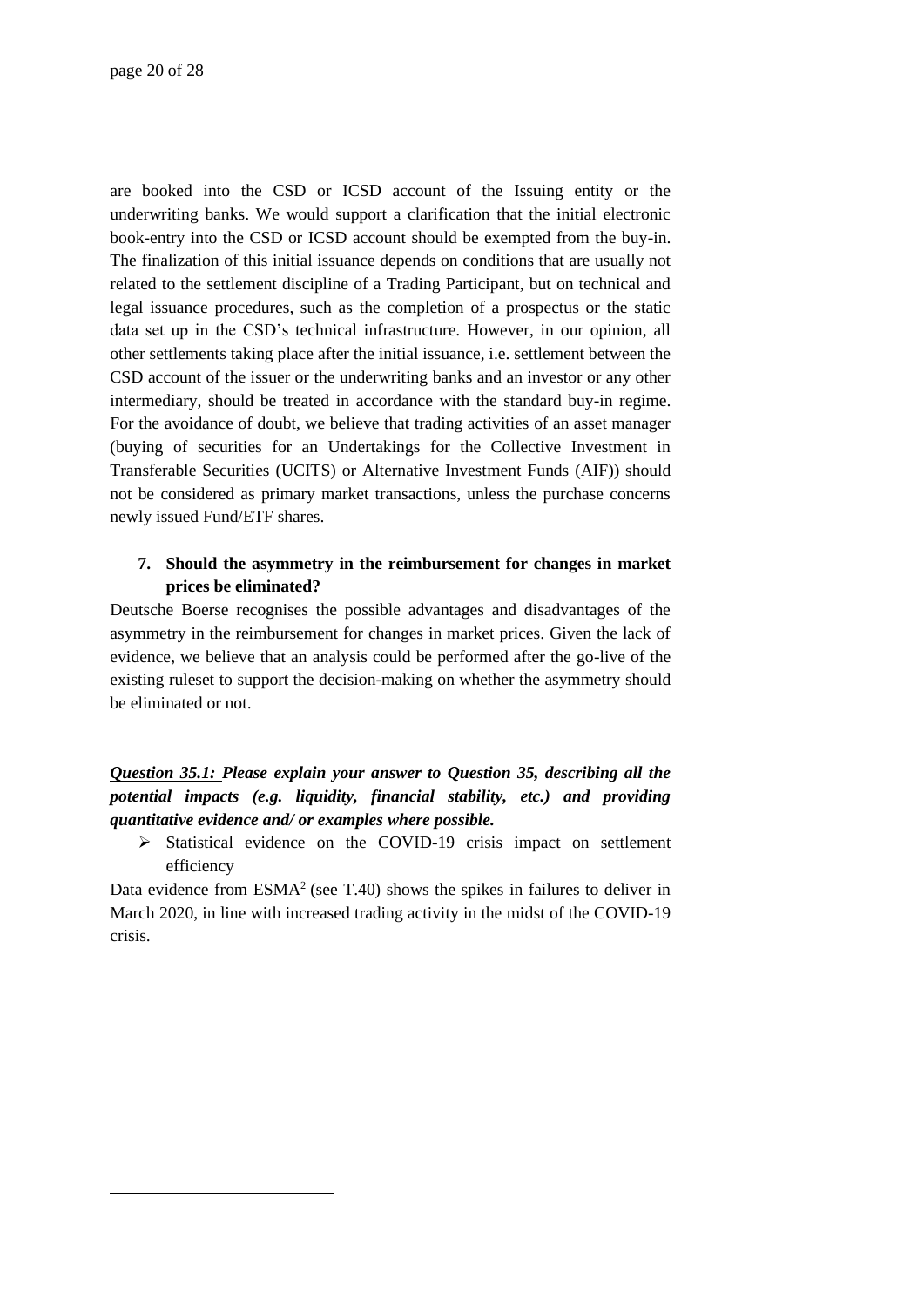On the contrary to industry concerns, ESMA reports that "most settlement fails were resolved between one and five days after the intended settlement date" (see page 24, [ESMA report on trends, risks and vulnerabilities\)](https://www.esma.europa.eu/sites/default/files/library/esma_50-165-1287_report_on_trends_risks_and_vulnerabilities_no.2_2020.pdf). Considering the extension periods outlined in the SDR (4-7 days for most of securities and 15 days for rare cases), the vast majority of failed settlements would likely not enter the mandatory buy-in. This shows that current extension periods are calibrated accurately and seem to be fit-for-purpose even in a crisis scenario with increased levels of settlement fails. Any call that the SDR regime would have caused



further stress on the financial system in the COVID-19 crisis is not supported by the evidence given. Constant repetition does not change the facts.

Further data evidence from ESMA shows that during the crisis in March-April 2020 there had been a sharp increase in failed settlements within the equities universe that persisted until June 2020 whereas the bond market experienced only a mild spike and quickly returned to pre-crisis levels. This is in line with the observation during normal market conditions. Failures to deliver are generally more prominent in equities and are relatively low for corporate and government bonds.

One of the key arguments against the regime is that financing costs for the real economy and the financial sector will grow dramatically with the introduction of the mandatory buy-in requirement. Considering that bonds generally exhibit relatively high settlement efficiency and most failed settlements would have been resolved prior to the triggering of the buy-in process, the argument seems hollow.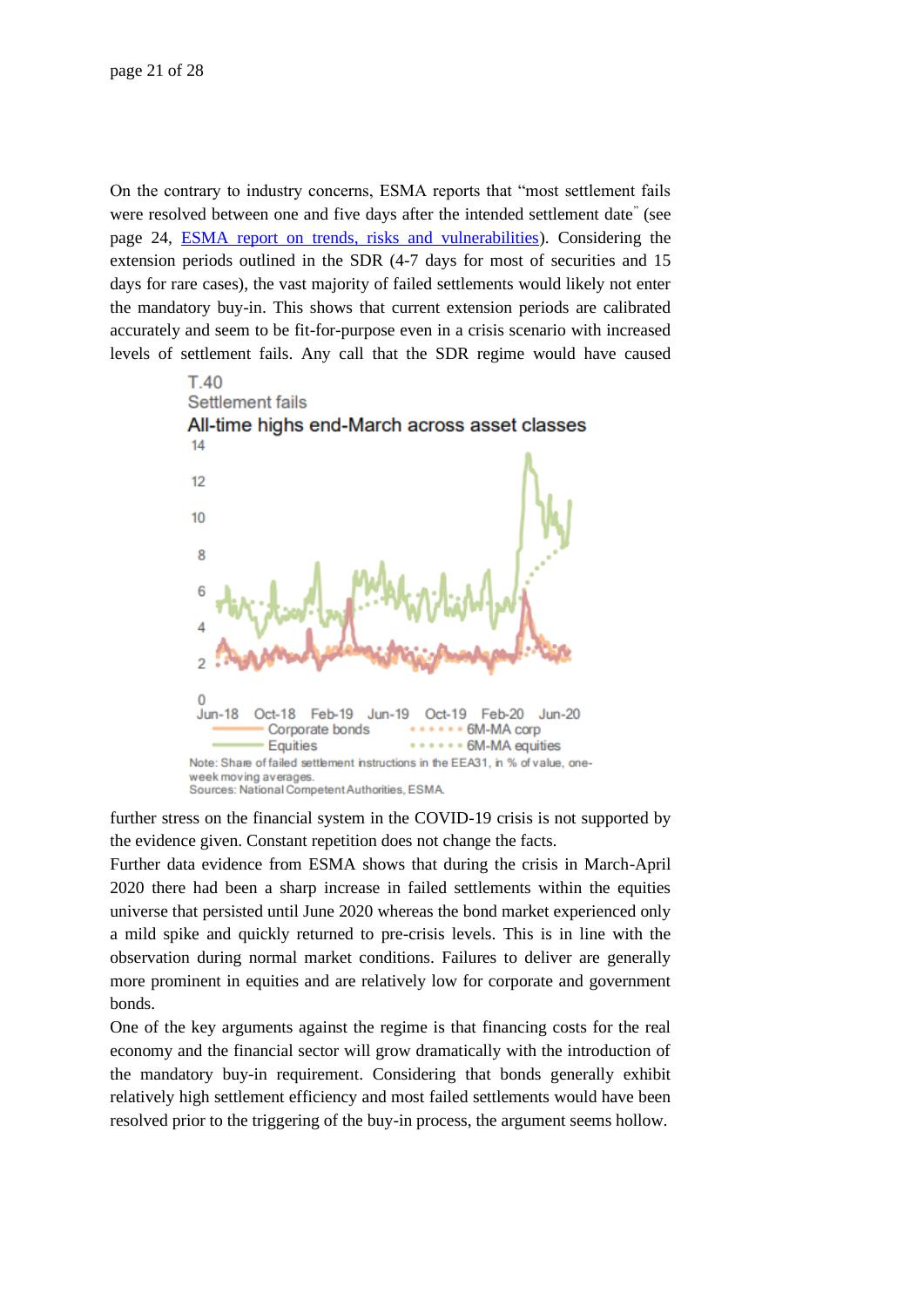Moreover, one must note that for corporate bonds, a spike in settlement fails similar to the March 2020 level occurred also around March 2019 (see T.40, [ESMA report on trends, risks and vulnerabilities\)](https://www.esma.europa.eu/sites/default/files/library/esma_50-165-1287_report_on_trends_risks_and_vulnerabilities_no.2_2020.pdf). This indicates that fail rates for corporate bonds may be influenced by other factors than the COVID-19 crisis.



We have also conducted an analysis based on real trade data provided by medium/large-sized financial institutions. Our results are in line with the ESMA report (see T.9 and T.40, [ESMA report on trends, risks and vulnerabilities\)](https://www.esma.europa.eu/sites/default/files/library/esma_50-165-1287_report_on_trends_risks_and_vulnerabilities_no.2_2020.pdf) and show, that 80% of the buy-ins – if the SDR were already in place in 2020 – would have occurred in equity-style instruments (incl. ETFs, Funds, Certificates) with a transaction size of less than EUR 250,000. Also, only 17% of the buy-ins would have been in corporate bonds out of which approx. 60% have a transaction size of less than EUR 250,000. Government bonds play only a minor role (less than 0.6% with size of more than EUR 15m). The analysis confirms that the corporate bond market is less affected by the SDR and that there is no risk of serious negative impact with regards to the financing of the economy. It also shows that there is a need for a mandatory buy-in regime, in particular for equity and ETF instruments, to protect retail investors.

The potentially negative impact of the SDR should not be overestimated considering the lack of data evidence. It rather should be embraced as an enabler to tackle operational process deficiencies.

#### $\triangleright$  Widening of the bid-ask spread

The industry currently emphasises a direct link between the mandatory buy-in and widening of the bid-ask spread, in particular with respect to bond markets in times of crisis. The concern is that intermediaries like market makers will demand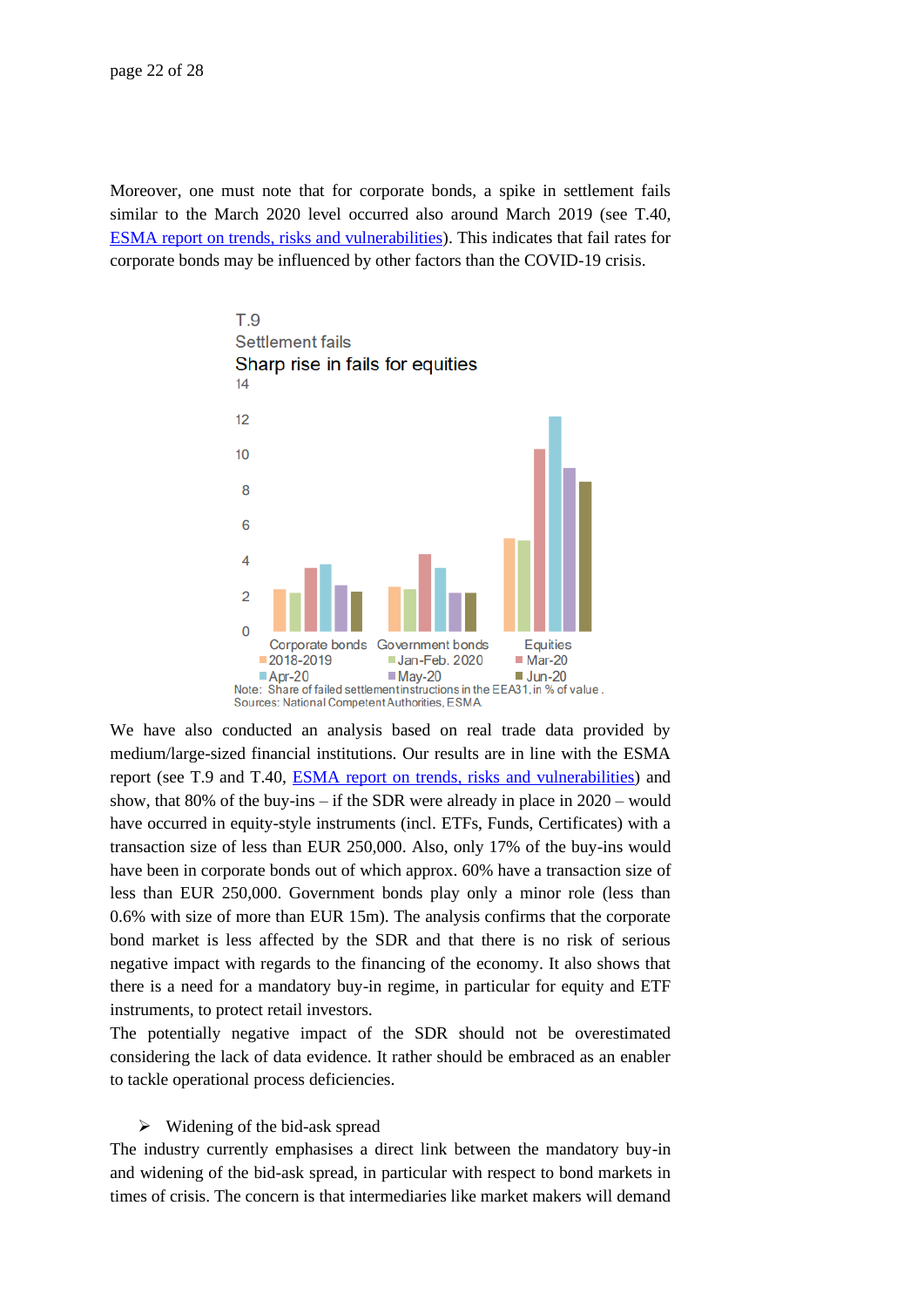a risk premium, thus increasing the bid-ask spread. Assuming that market participants ultimately pay this bid-ask spread, the financing costs for the economy would indirectly increase.

As outlined above, only a portion of failed settlements will lead to mandatory buy-ins. Whereby the likelihood of a settlement fail will greatly depend on the specific instrument traded. Intermediaries like market makers should reflect this in their pricing mechanism and as a result may adjust bid-ask spreads accordingly. Liquidity in instruments that carry only a small chance for settlement fails should not be affected at all (bid-ask spread unchanged); liquidity in instruments carrying very high settlement risk should properly reflect that risk (wider bid-ask spread). This would create the level of transparency missing today. The implied costs of high settlement fail risk is currently hidden and ultimately borne by investors. Too tight bid-ask spreads may mislead investors into making costly mistakes. We expect that market makers will be able to improve sourcing and will continue to act competitively thus minimising a potential negative effect here. If anything, increased transparency improves market efficiency.

# *Question 36: Which suggestions do you have for the improvement of the settlement discipline framework in CSDR? Where possible, for each suggestion indicate which costs and benefits you and other market participants would incur*

The Settlement Discipline Regime and the buy-in requirements are key elements of the CSDR to avoid settlement fails, which can have significant repercussions on market trust and stability. In particular, the mandatory nature of the buy-in requirements is a key aspect of the rules to ensure a consistent up-take of such back-office procedures and avoid penalizing market participants who do so on a voluntary basis. The core elements of the Settlement Discipline Regime should remain untouched as substantial efforts and investments have already taken place. With regard to penalties, we believe that the CSD settlement fails monitoring/ reporting and the pending ESMA Guidelines pose no fundamental issues, but we consider various reporting obligations to be a burden:

- SDR RTS Art. 19 (re. CCP transactions): in line with all stakeholders, we support to remove the requirements and apply Art. 17 instead;
- Usage of MiFID/R ESMA databases FIRDS, Financial Instruments Transparency System (FITRS), Short selling regulation exemption list: not fit for penalty purposes/ daily processing by CSDs, daily technical issues faced;
- Pending ESMA/ European Commission feedback on fundamental questions: Investment Funds redemptions/ subscriptions, primary market activities in/ out of scope?

There might be room for some fine-tuning enhancements mostly at L2 which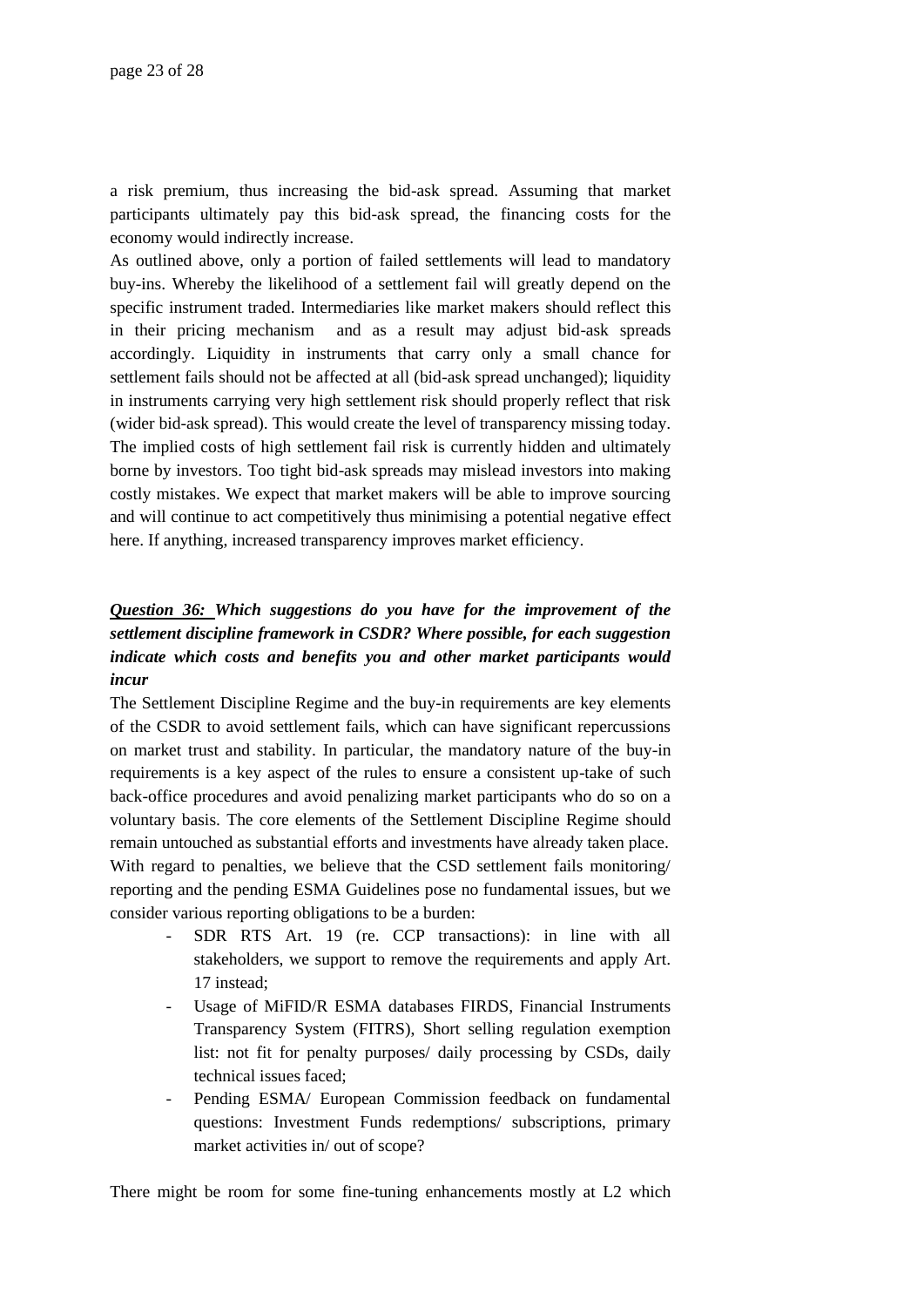could allow for a better delivery of its tools, namely in the context of SDR and the buy-in regime.

All settlement instructions generated to reflect primary market trades (subscription, redemption and switches) should be out of scope of the settlement discipline regime. Also, we think that any movements generated to reflect a change in Transfer Agent books for Funds should be set out of scope (such as transfers). For domestic markets, we might need to agree with all stakeholders on an easy way to identify those instructions across CSDs.

Secondary markets trades should, in our view, be in scope of the settlement discipline. This statement also applies to ETFs. We need the regulator to clarify these points and distinguish ETFs from other funds if required.

We would only highlight that some Q&As have not been timely enough to allow for all SDR requirements implementation.

1. Calibration and granularity of extension periods:

In our view the extension period is the main tool that can be used to steer the impact of the SDR buy-in regime on the industry.

In general, the SDR, as outlined in Level 2 text, seems appropriate to address settlement fails. In addition, we want to repeat that solutions exist to avoid settlement fails. The failing counterparty can take mitigating actions within the extension period in order to prevent the mandatory buy-in. As outlined before, the extension periods set by the Level 2 text were sufficient in times of stress (COVID-19 crisis) and seem to be adequately calibrated.

Nevertheless, further granularity within the extension periods could be considered, particularly for corporate and government bonds. To reflect the difference in liquidity of these instruments, the extension period for the corporate bonds could be increased to 15 days (shift to the small- and medium-sized enterprise (SME) growth market bucket), whereas for government bonds (due to higher liquidity) the extension period could stay as is (7 days).

2. Complementary character of cash penalties and mandatory buy ins:

In the last weeks, industry representatives and associations have proposed to go live with the cash penalties first and with the mandatory buy-ins later. We want to emphasise that from our perspective, cash penalties and mandatory buy ins are complementary tools to increase the settlement efficiency. If cash penalties are not accompanied by mandatory buy ins, settlement fails can remain open until infinity unless there is a clearly specified time limitation when they are either cancelled or solved.

If there is a time limitation, the delivering counterparty has an option (by law) not to deliver if it considers it favourable to pay cash penalties for a certain period of time instead of delivering the sold security. This optionality will have a pay-out structure similar to some derivatives and may lead to aggressive trading strategies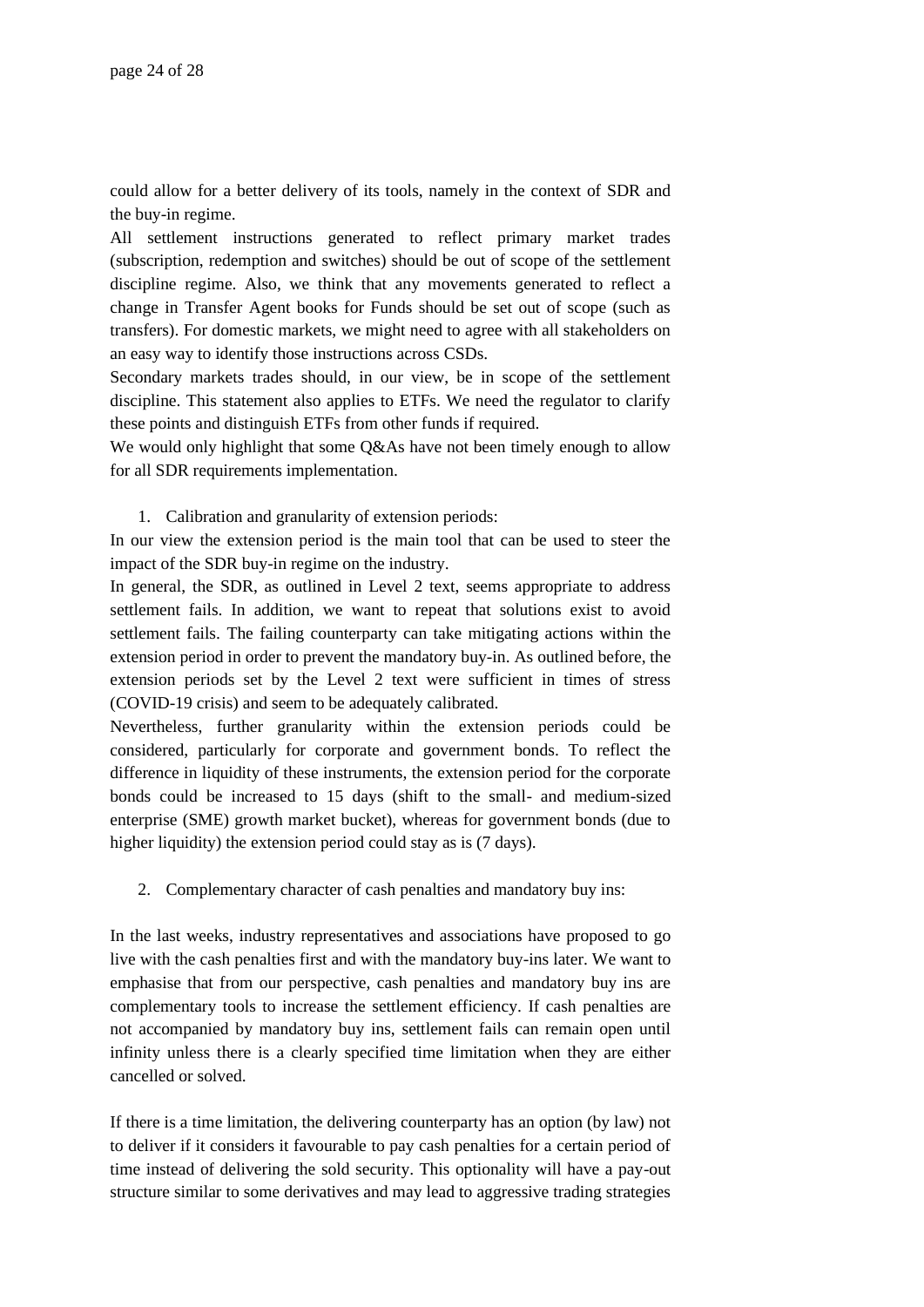not inline the original intent to sell a security. This is potentially harming the interest of the receiving party.

We want to make clear that, from our perspective, the split of cash penalties and mandatory buy ins contradicts the original idea of SDR and endangers the desired outcome.

3. Buy-in: CCP as receiving party, no onwards obligation to receiving clearing member:

For the purpose of buy-ins, CCPs are the receiving party and no onwards obligation should apply to clearing members. A clearing member can fail to deliver to a CCP as the receiving party and this may result in the CCP executing a buy-in. No linkage exists between a specific fail to a CCP and any specific delivery or deliveries from a CCP. The buy-in does not change the outstanding delivery obligations of the CCP to its receiving clearing members. Once a CCP has received securities through a buy-in they will be delivered to waiting receiving clearing members through the normal settlement process. Therefore, receiving clearing members need not and should not be referenced in Articles describing a CCP buying-in a failing delivering clearing member.

4. CSDR relevant classification of instruments: Clarification for the processing of instruments with lack of CSDR relevant classification qualities common mandatory CSDR database for instrument classification:

Instruments with lack of CSDR relevant classification qualities/common mandatory CSDR database for instrument classification. For Buy-ins, instrument qualifiers for example "CSDR relevance" and "liquidity indicator" are preconditions to correctly process the buy-in schedule (e.g. exemption period) triggered by counterparties and CCPs. These qualifiers are not accessible in a common database that is also aligned and in sync across all markets. Existing databases already show lack of information, which has to be added to/interpreted by counterparties for Buy-in application. Enhanced data quality and clear rules for lack of information are required to apply buy-ins compliant to CSDR rules.

*Question 43: What other topics not covered by the questions above do you consider should be addressed in the CSDR review (e.g. are there other substantive barriers to competition in relation to CSD services which are not referred to in the above sections? Is there a need for further measures to limit the impact on taxpayers of the failure of CSDs)*

The Deutsche Boerse Group (DBG) counts 3 CSDs in its structure, namely Clearstream Banking SA, Clearstream Banking AG and LuxCSD. Our response to this question and to this consultation reflects the interests and concerns of these entities, as well as that of the Deutsche Boerse Group in its entirety.

In order to complement the messages outlined above, we would point out a few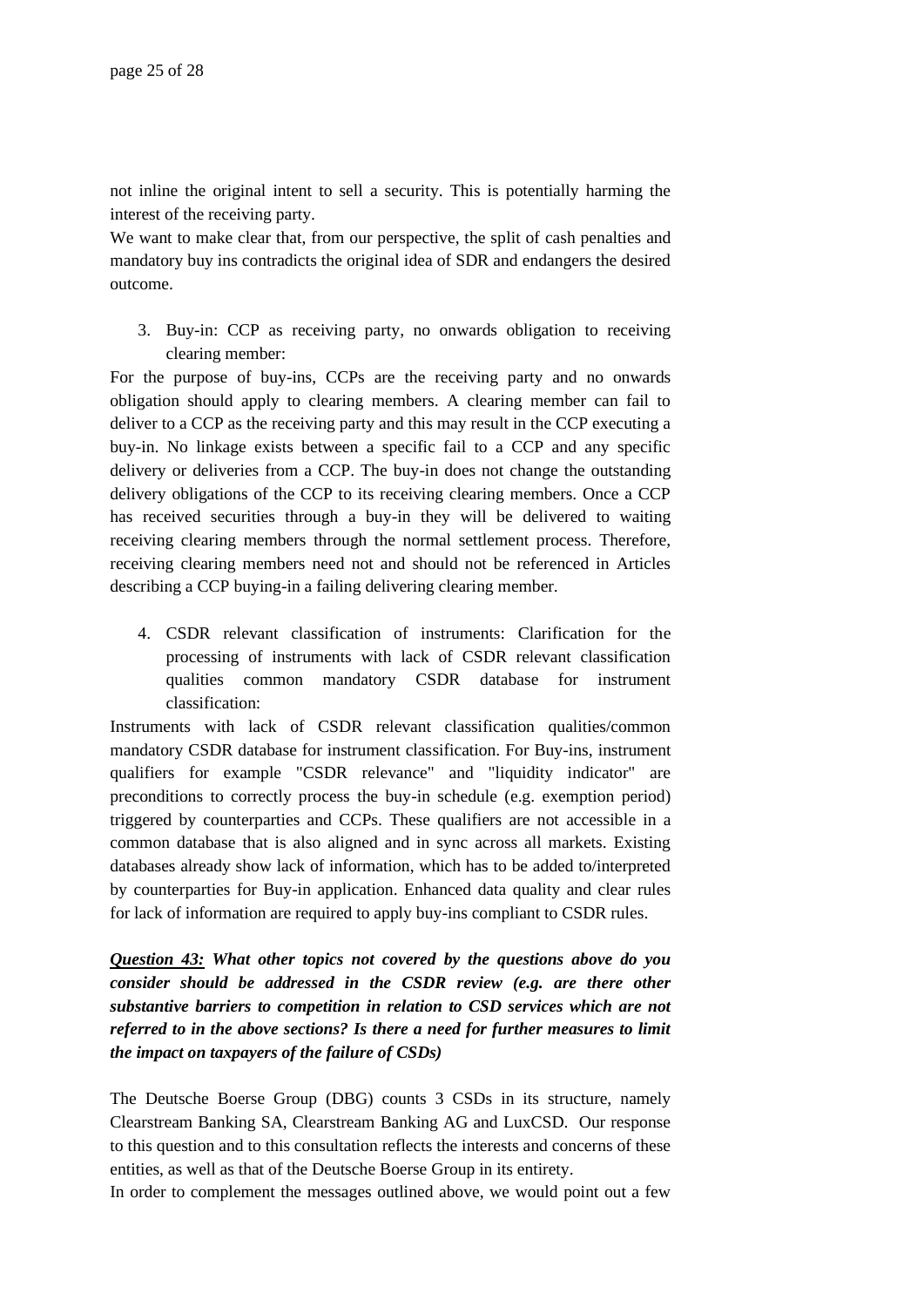items that would allow CSDs to contribute more efficiently to CMU and to increase the EU's sovereignty. These points can be analysed in two dimensions: intra-EU and Global.

#### **Intra-EU dimension:**

Further harmonisation in the areas of tax-related matters, insolvency laws, and securities laws would be key steps towards the Genuine Single Market. We take the opportunity to fully endorse the views of the European CSD Association in this regard.

Furthermore, more convergence could be achieved amongst NCAs, if there were improved alignment between CSDR and other financial legislation. CSDR is an institutional legislation and is the prime legislative framework for CSDs. Nevertheless, CSDR co-exists with other financial legislation, and this should be acknowledged in CSDR, as well as the way in which these other legal instruments influence (or not) the CSD regime. We believe this most relevant for Alternative Investment Fund Managers Directive (AIFMD)/UCITS and CRD/CRR:

**Regarding the interaction between AIFMD/UCITS and CSDR** - CSDs and fund depositary banks have different structures as they play a different role and serve different purposes under different regulatory frameworks. CSDs do not act as fund depositary banks and do not take the same risks. We note the current grey zone when it comes to the delegation of custody to an investor CSD and ESMA's suggestion on a harmonized liability regime in the context of CSDR. In our view, the current liability provisions under national law are sufficient and adequate. CSDR would benefit from including a statement to indicate that […] [depositary protection rules are covered by CSDR]

**Regarding the consolidated supervision in CRD and certain provisions in CRR** - This will apply to CSDs that are part of a group in which there is a banking-licensed entity. We would see benefit in a more explicit acknowledgment of such co-existence, for example by including a reference in CSDR L1. This will enhance convergence amongst NCAs on topics that are not solely guided by CSDR (for example group management, conflict of interest, …). CSD consolidation needs allow for group-of-CSDs synergies and outsourcing (please see above, in question box 5).

Europe has still key opportunities to seize. Pivotal umbrella initiatives, such as the Capital Markets Union or the International Role of the Euro, will make significant progress in the months to come, and we will also see changes in some central legislation such as CSDR and/or MiFID II/ MiFIR. We recall in this context that the capital markets that the EU (I)CSDs serve can deliver great structural benefits to the EU, both *intra*- and *extra-muros*: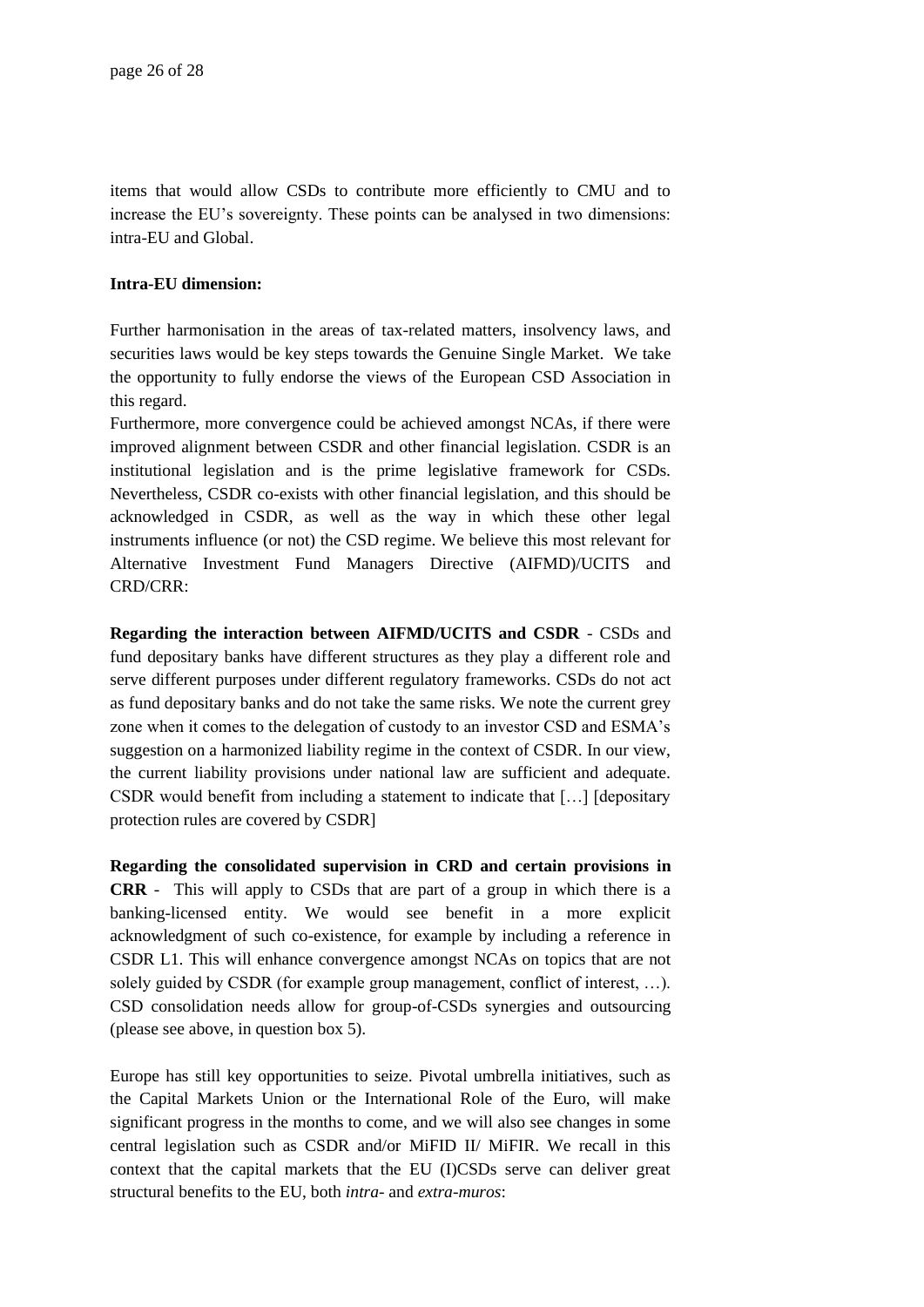- Increase financial stability by providing a diversified range of highly regulated FMI providers;
- · Increase investor protection via stringent rules and regulations governing its FMI services;
- · Actively facilitate transformational challenges (sustainability, digitalisation);
- Boost the pandemic recovery, as EU CSDs systems are successfully used for the Support to mitigate Unemployment Risks in an Emergency (SURE) bond issuance.

Ultimately, these actions are catalysts to enhance competitiveness and attract global capital and investments. This leads us to:

### **Global dimension**

From an International perspective, the CSDR review provides an opportunity to European legislators to address concerns relating to the ICSD framework legislation. A balanced review of CSDR along the Capital Markets Union goals will reinforce the resilience and competitiveness of EU Financial Market Infrastructures (FMIs), allowing these entities to contribute to the EU27's sovereignty at a global scale.

2021 will be a decisive year for the EU to make progress on capital marketsrelated priorities.

In light of the heavy pressure on public finances and a comparatively weak banking system, against the background of the UK withdrawal of the EU and the overall global pressure vis-à-vis the US and Asia, the EU27 faces a serious challenge in redefining its financial services landscape. Without a more strategic approach to promote and protect the EU27's interests, the international dynamics might change with a clear disadvantage against the EU, in favour of its counterparties across the Atlantic. In fact, the reality around the EU27's capital markets remains concerning – see key topics:

- Declining weight of the EU27 in the world economy with GDP growth of 1.5% in 2019 (US: 2.3%; China 6.1%), accelerated by the economic slowdown in 2020 due to the pandemic (sharp drop in GDP of 12.1% in the Euro Area and 11.9% in the EU).
- · Structural underdevelopment and fragmentation of EU capital markets has not improved over the past 10 years. For example, market capitalization as a percentage of GDP (2018) is 53% in the EU, compared to 148% in the US, 106% in Japan and 88% in Australia.
- · EU infrastructure providers have not kept up in growth in international comparison: European exchanges (Deutsche Boerse Group, Euronext)